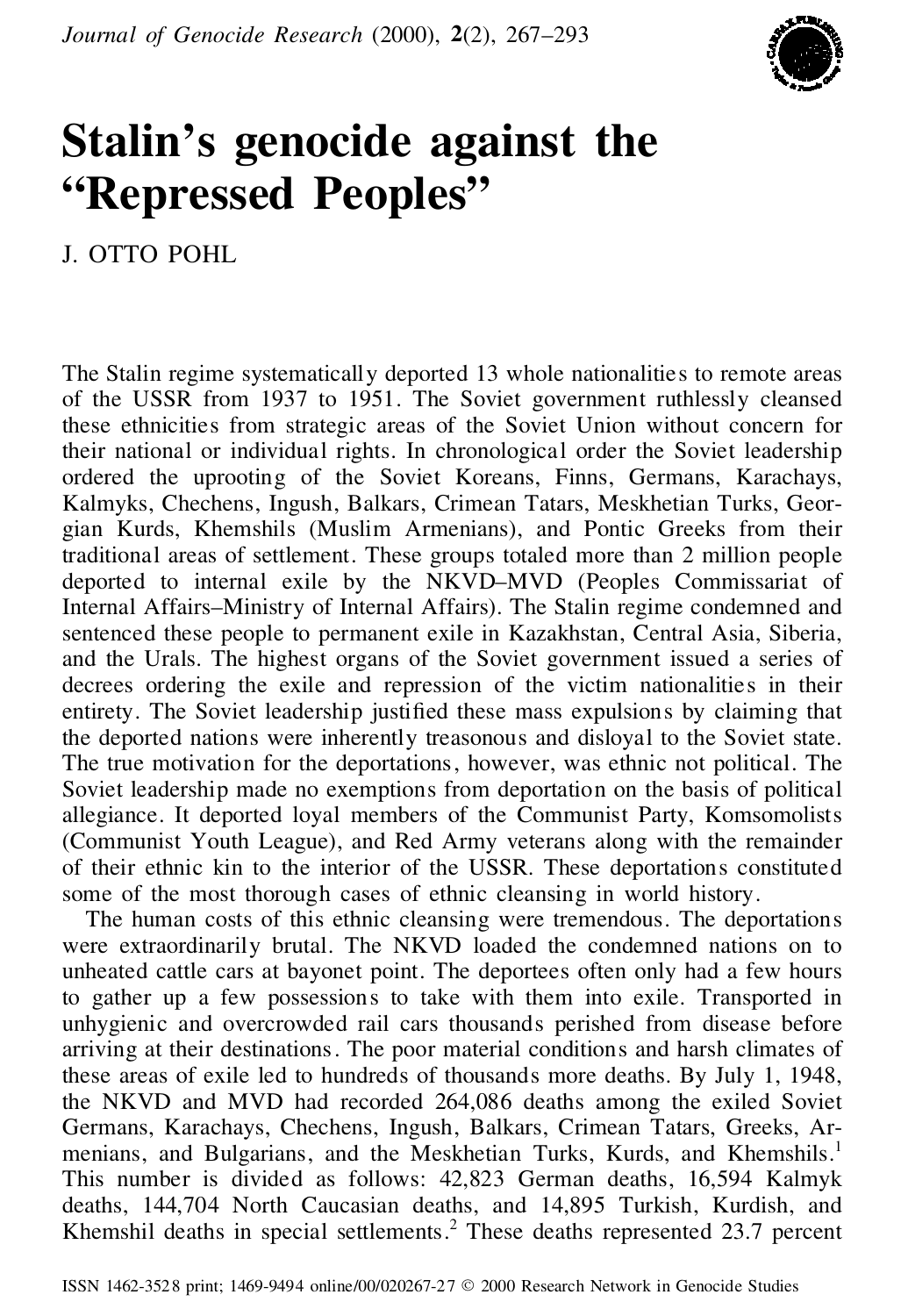of the exiled North Caucasians, 19.6 percent of the Crimeans, 17.4 percent of the Kalmyks, and 14.6 percent of the Meskhetian Turks, Kurds, and Khemshils.<sup>3</sup> These mortality rates greatly exceeded normal mortality rates. Between 1927 and 1931, the average annual mortality rate for the USSR was 1.7 percent.<sup>4</sup> Between 1944 and 1948, the average annual mortality rates for the "Repressed Peoples" ranged from 215 percent (Meskhetian Turks, Kurds, and Khemshils) to 349 percent (North Caucasians) of this base line. There can be no doubt that the deportations constituted acts of ethnically motivated mass murder.

In addition to this massive mortality, the deported nationalities also suffered an assault upon their ethnic identity. The Stalin regime deprived these people of their ancestral homelands and the right to publish and receive education in their native language. The ultimate goal of these policies was to dissolve the national identities of the deported ethnic groups. Stalin aimed to destroy these ethnic groups as viable and distinct cultures through a combination of mass exile and forced assimilation.

The study of Stalin's mass deportations was limited in the past due to the inaccessibility of the Soviet archives. The Soviet government naturally wished to avoid public discussion of its past crimes against humanity. Hence it was only in 1989, with the political changes wrought by *Glasnost* and *Perestroika* that the issue of Stalin's national deportations could seriously be addressed. On Novem ber 14, 1989, the Supreme Soviet of the USSR passed a declaration "On Recognizing the Illegal and Criminal Repressive Acts against Peoples Subjected to Forcible Resettlement and Ensuring their Rights." <sup>5</sup> This resolution recognized 11 of the 13 national groups deported in their entirety by Stalin as "Repressed Peoples." These nationalities are the Koreans, Germans, Karachays, Kalmyks, Chechens, Ingush, Balkars, Crimean Tatars, Meskhetian Turks, Kurds, and Greeks. This declaration was the first serious step in redressing the injustice of Stalin's ethnic cleansing against these peoples. Since this declaration, scholars have conducted a great deal of archival research on the subject of Stalin's national deportations. Russian scholars such as N. F. Bugai, V. N. Zemskov, and others have published a great deal of academic work on these deportations. Activists from among the various "Repressed Peoples" have long maintained that the deportations and the conditions of their subsequent exile constituted genocide. The newly released information from various Soviet era archives has added considerable strength to their arguments. On April 26, 1991, the Russian government publicly agreed that the deportations and exile of the "Repressed Peoples" did constitute genocide. The "Law on the Rehabilitation of Repressed Peoples<sup>"6</sup> issued by the House of Soviets of the RSFSR under the signature of Chairman Boris Yeltsin clearly recognizes that the Stalin regime's acts against these people were acts of genocide.

Repressed Peoples are regarded at those (nations, nationalities or ethnic groups and other historically formed cultural-ethnic communities of people such as Cossacks) against whom a policy of slander and genocide was conducted at a state level on the grounds of their nationality or other features and was accompanied by forced deportation, abolition of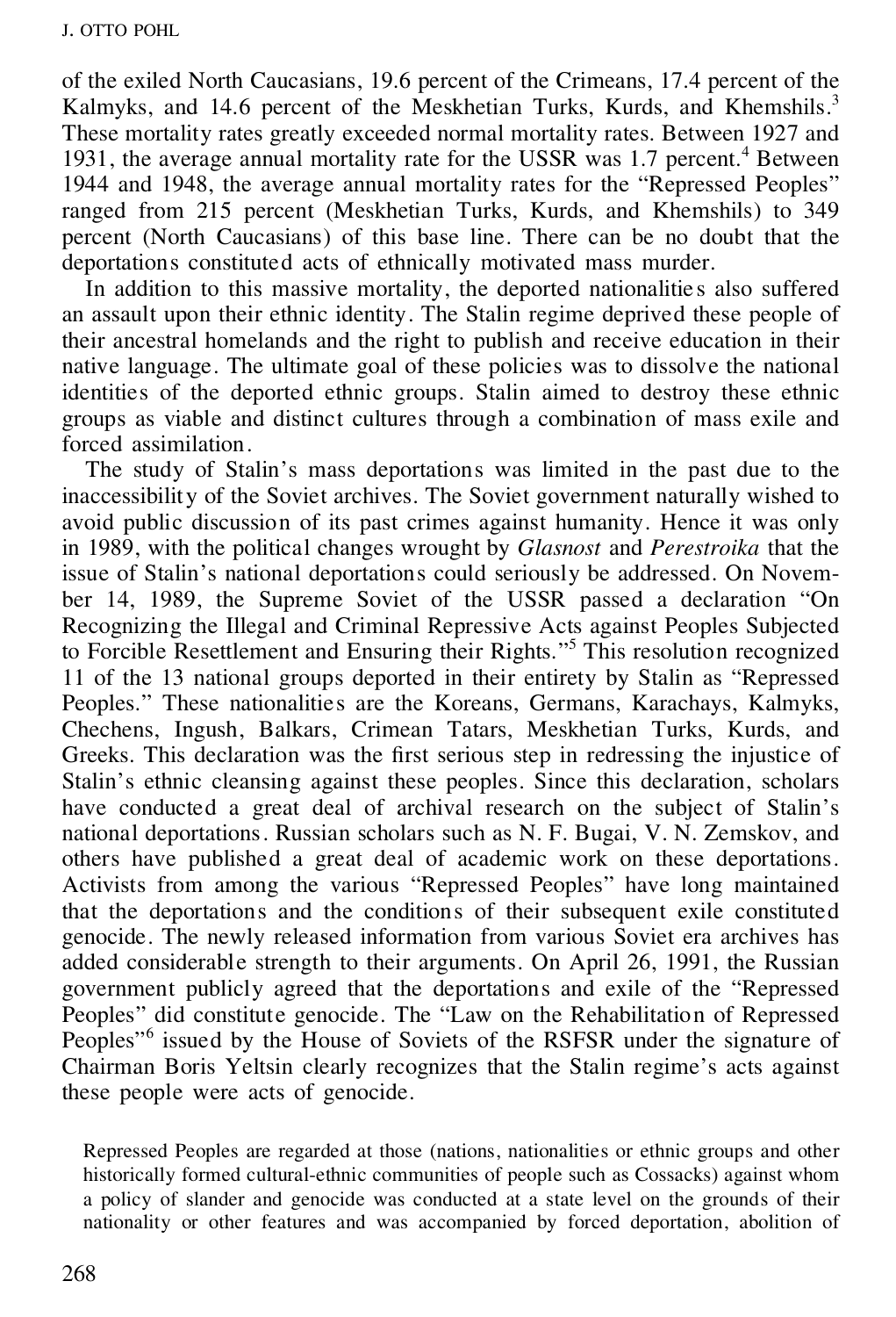national-state formations, redrawing of national-territorial borders and establishment of a regime of terror and violence in special settlement areas.<sup>7</sup>

It is now possible to examine these claims in light of the large amount of information released from the former Soviet archives in the last decade. Such an examination will allow us to determine whether Stalin's national deportations did in fact constitute genocide.

The term genocide has its origins in Raphael Lemkin's *Axis Rule in Occupied Europe*. Lemkin defined the word as the destruction of national groups as viable entities.

Generally speaking, genocide does not necessarily mean the immediate destruction of a nation, except when accomplished by mass killings of all members of a nation. It is intended rather to signify a coordinated plan of different actions aiming at the destruction of essential foundations of the life of national groups, with the aim of annihilating the groups themselves [even if all individuals within the dissolved group physically survive]. The objectives of such a plan would be a disintegration of political and social institutions, of culture, language, national feelings, religion, and the economic existence of national groups, and the destruction of personal security, liberty health, dignity, and even the lives of individuals belonging to such groups. Genocide is directed at the national group as an entity, and the actions involved are directed at individuals, not in their individual capacity, but as members of the national group.<sup>8</sup>

Thus the original definition of genocide focused on the destruction of group identity rather than killing members of that group. Both lethal and non-lethal means can constitute genocide if the intent of such means is the eradication of a group's ethnic identity. Under Lemkin's definition of genocide a state does not have to attempt to physically kill all members of an ethnic group to be guilty of genocide. Sterilization or other means of preventing births and forced assimilation can also constitute genocide. Using Lemkin's original concept of geno cide, it is apparent that most cases of attempted group destruction have employed both lethal and non-lethal means in combination. The partial physical destruction of victimized ethnicities by direct and indirect means in conjunction with the destruction of their cultural institution s and forced assimilation is a much more common than attempted total and immediate biological extermination. Numerous groups have been subjected to patterns of direct and indirect killings followed by forced assimilation with the aim of eliminating them as culturally distinct peoples in the last two centuries. Among those nationalities victimized in this way have been aboriginal peoples in North America, South America, and Australia. Other cases include not only the "Repressed Peoples" of the USSR, but also the Ukrainians, Kazakhs, and Baltic peoples. Today, the Chinese government is still extirpating the native culture of Tibet in favor of Han Chinese culture after decades of massacres. While the physical annihilation of such people was only partial, none the less, such practices have often caused even more long-term damage to the national existence and collective cultural health of these victimized groups than attempted total and immediate biological extermination has to other groups. Both the Armenians and the Jews have been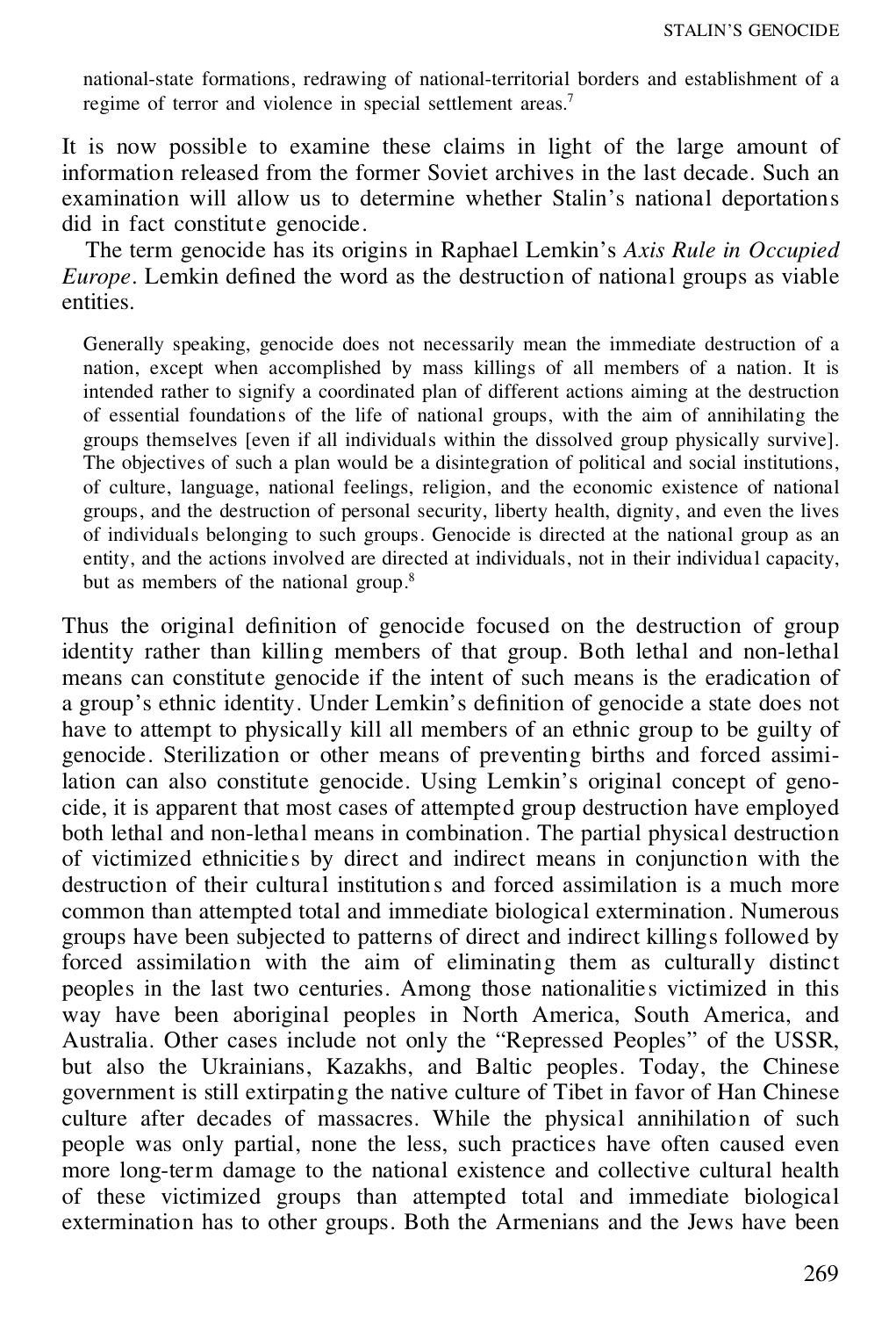able to reconstitute their ancestral nations as independent states and preserve their unique cultures. In contrast a number of Native groups in the Americas and some of the "Repressed Peoples" of the former USSR such as the *Russlanddeutschen* (Russian Germans) and Black Sea Greeks are on the brink of cultural extinction.

The UN General Assembly explicitly condemned genocide as a crime on December 11, 1946. Their original definition of the crime was similar to Lemkin's concept of genocide. However, by the time the General Assembly passed the Treaty on the Prevention and Punishment of Genocide on December 9, 1948, the word had been redefined in narrower terms.<sup>9</sup> Forced assimilation and most other non-lethal means of genocide were left outside the legal definition of genocide created by the treaty. The final version of the treaty focused primarily on biologically eliminating members of a group and largely ignored the destruction of national cultures as a component of genocide. Article II of the treaty defines genocide as:

In the present Convention, genocide means any of the following acts committed to destroy, in whole or in part, a national, ethnical, racial or religious group as such:

- (a) Killing members of the group;
- (b) Causing serious bodily or mental harm to members of the group;
- (c) Deliberately in icting on members of the group conditions of life calculated to bring about its physical destruction in whole or in part;
- (d) Imposing measures intended to prevent births within the group;
- (e) Forcibly transferring children of the group to another group.<sup>10</sup>

This definition equates genocide primarily with ethnically motivated mass murder. Unfortunately, the UN definition fails to recognize that ethnic mass murder is often only the first phase of destroying national groups. The second phase which often extends long after the killing has stopped is the continued destruction of the victim group's cultural identity. Thus the forced assimilation of the survivors is often just as much a part of genocide as mass killings. The UN treaty, however, does provide a useful legal definition for the physical components of genocide.

Since the passage of the UN Treaty on the Prevention and Punishment of the Crime of Genocide, scholars have offered numerous alternative definitions of genocide. The exact definition of genocide varies from author to author. Leo Kuper has noted that the term genocide has the "insuperable problem of precision classification."<sup>11</sup> His own definition is similar to Lemkin's. That is he believes that genocide is the destruction of national groups rather than all the individuals in those groups and can be accomplished by non-lethal means. Many scholarly definitions of genocide, however, limit the term exclusively to the destruction of groups through mass killing. Frank Chalk and Kurt Jonassohn give the following definition, "Genocide is a form of one-sided mass killing in which a state or other authority intends to destroy a group, as that group and membership in it are defined by the perpetrator."<sup>12</sup> Other scholars go even further and limit genocide to those few mass killings where the perpetrator seeks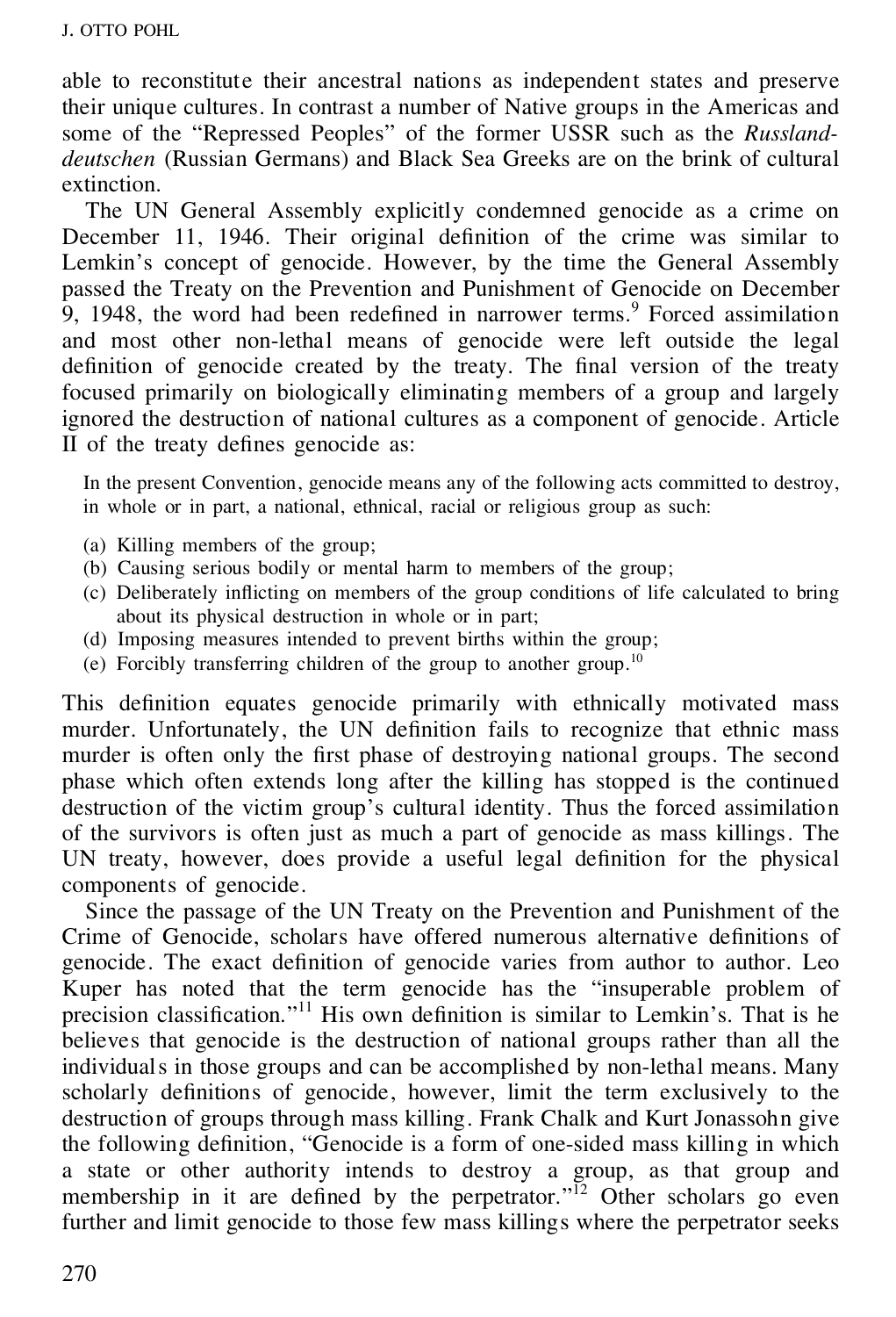to totally and immediately physically exterminate the targeted group. French scholars studying the genocide in Rwanda have advocated this narrow definition of genocide in order to accentuate the horror of that country's recent past. They believe the Rwandan genocide should be viewed in a manner similar to the popular perception of the Holocaust and not left along with most other cases of state sponsored mass murder as a piece of esoteric knowledge known only to a few specialized scholars. Gerard Prunier defines genocide as "the systematic organization of the killing and the attempt at completely erasing the targeted group."<sup>13</sup> Alain Destexhe has a similar definition, "Genocide is a crime on a different scale to all other crimes against humanity and implies an intention to completely exterminate the chosen group."<sup>14</sup> He argues that there are only three cases of genocide in the 20th century.<sup>15</sup> These three genocides are the Turkish slaughter of Armenians, the attempted Nazi extermination of the Jews and Romany, and the Hutu mass murder of Tutsis in Rwanda.<sup>16</sup> He categorizes all other cases of systematic group destruction as being "other crimes against humanity that target ethnic or religious groups" rather than genocide.<sup>17</sup> The most extreme proponent of limiting the term genocide to as few cases as possible is Steven Katz. According to Katz, the Nazi extermination of European Jews is the only case of genocide in world history. He has written a massive two-volume work dedicated to showing that even the Armenian, Gypsy, and Rwandan cases should not be considered genocide.<sup>18</sup> In the end there is no scholarly consensus on what the term genocide should denote.

Despite the many differences among scholars on the definition of genocide there are two basic contending camps. The first camp consists of those adhering to a definition of genocide similar to Lemkin's original definition. These scholars maintain that genocide is the destruction of a group's ethnic identity and does not require immediately killing all members of the targeted group. The other camp consists of those who believe the term genocide should be reserved only for those cases where the perpetrating state attempts to immediately kill all members of an ethnic group. The term genocide in this article is used in the original sense that its creator Raphael Lemkin intended.

Information released from the former Soviet archives in the last 10 years supports the argument that the Stalin regime did indeed commit genocide against the "Repressed Peoples." The Soviet government sought to destroy these groups as distinct ethnic identities. To this end they employed a mixture of lethal and non-lethal means. The NKVD and MVD deliberately deported these nationalities in their entirety to areas it knew had deadly living conditions. The Soviet authorities acquired this knowledge during the mass exile of kulaks to the exact same areas during 1930–1931 with disastrous results. Hundreds of thousands of exiled kulaks perished from exposure, malnutrition, and disease during the 1930s due to poor material conditions. Despite this knowledge the Soviet government did little to improve the material conditions for people exiled to these remote areas. Initially almost no preparations were made to house and feed newly arriving waves of exiles. It took the Soviet authorities years to provide even the minimal amount of shelter, clothing, and food needed for basic survival to the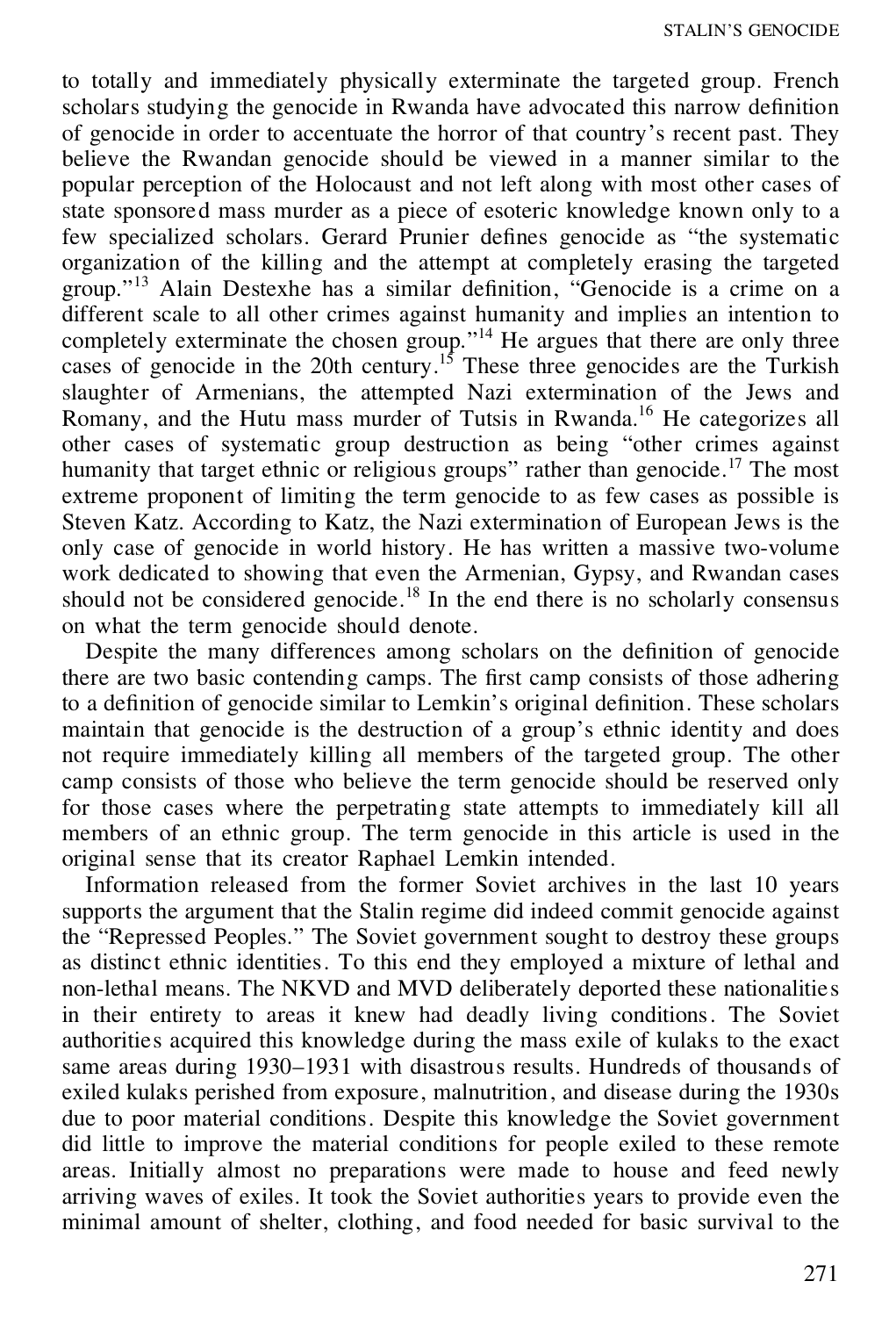deported nationalities. The unsurprising result of this policy was massive mortality among the exiles. Adding to this excessive mortality, the Soviet government forcibly mobilized many of the exiles to work in dangerous and unhealthy conditions in coal mines, logging camps, rail construction, and other forms of heavy labor. The Stalin regime deliberately imposed conditions upon the "Repressed Peoples" that it knew would result in a large number of excess deaths and greatly reduce live births. Its intent was to physically partially destroy the deported nationalities as a form of collective punishment. This policy fits the UN definition of genocide under Article  $II(c)$  of the Treaty to Prevent and Punish Genocide, "Deliberately inflicting on the group conditions of life calculated to bring about its physical destruction in whole or in part."<sup>19</sup>

Dispersed in exile among alien populations and deprived of their traditional areas of settlement and ways of life, these groups became susceptible to losing their cultural identity. The Stalin regime sought to accelerate this process by banning all publications and education in the native languages of the exiled nationalities. Instead they were to be immersed into Russian, Kazakh, Uzbek, and other larger cultures in the hope that they would dissolve as distinct national groups. This attempt to destroy the ethnic identity of the surviving portion of the deported peoples through forcible assimilation clearly meets Lemkin's definition of genocide.

Although direct killings claimed only a small portion of the total deaths among the "Repressed Peoples," the NKVD round up of the condemned nationalities involved considerable violence. They forcibly loaded the people slated for deportation on to cattle cars at bayonet point. On several occasions the  $NKVD$  massacred difficult to move groups of people rather than disobey Moscow's orders and leave them unmolested. In the village of Khaibakh, the NKVD decided that moving the local population to the nearest rail point was not feasible. Rather than allow the estimated 700 people of Khaibakh to remain in Chechnya, the NKVD herded all of them into barns, doused the structures with gasoline, and set them on fire.<sup>20</sup> The NKVD spared neither women nor children from incineration. Very few of the residents of Khaibakh survived this massacre. The NKVD also massacred a large number of Crimean Tatars. A few Crimean Tatar villages on the Arabat Strip managed to remain unmolested by the NKVD during the May 18–20, 1944 deportations. Deputy Chief of the NKVD Bogdan Kobulov learned of this oversight on July  $19$ ,  $1944$ <sup>21</sup> Upon this discovery, Kobulov ordered the immediate killing of these undeported Crimean Tatars.  $22$ In less than 24 hours, the NKVD rounded up the Arabat villagers and placed them on a boat in Genicsek port.<sup>23</sup> Most of the villagers were women and children.<sup>24</sup> The NKVD sent this boat out into the Azov Sea and sunk it.<sup>25</sup> NKVD detachments with machine guns finished off the survivors who did not drown and attempted to escape.<sup>26</sup> Khaibakh and Arabat were only the beginning of the nightmare inflicted upon the deported peoples. The subsequent deportations and exile claimed hundreds of thousands of lives.

The Soviet deportations of the "Repressed Peoples" were aimed at the entire populations of these nationalities, not merely parts of them. In those cases where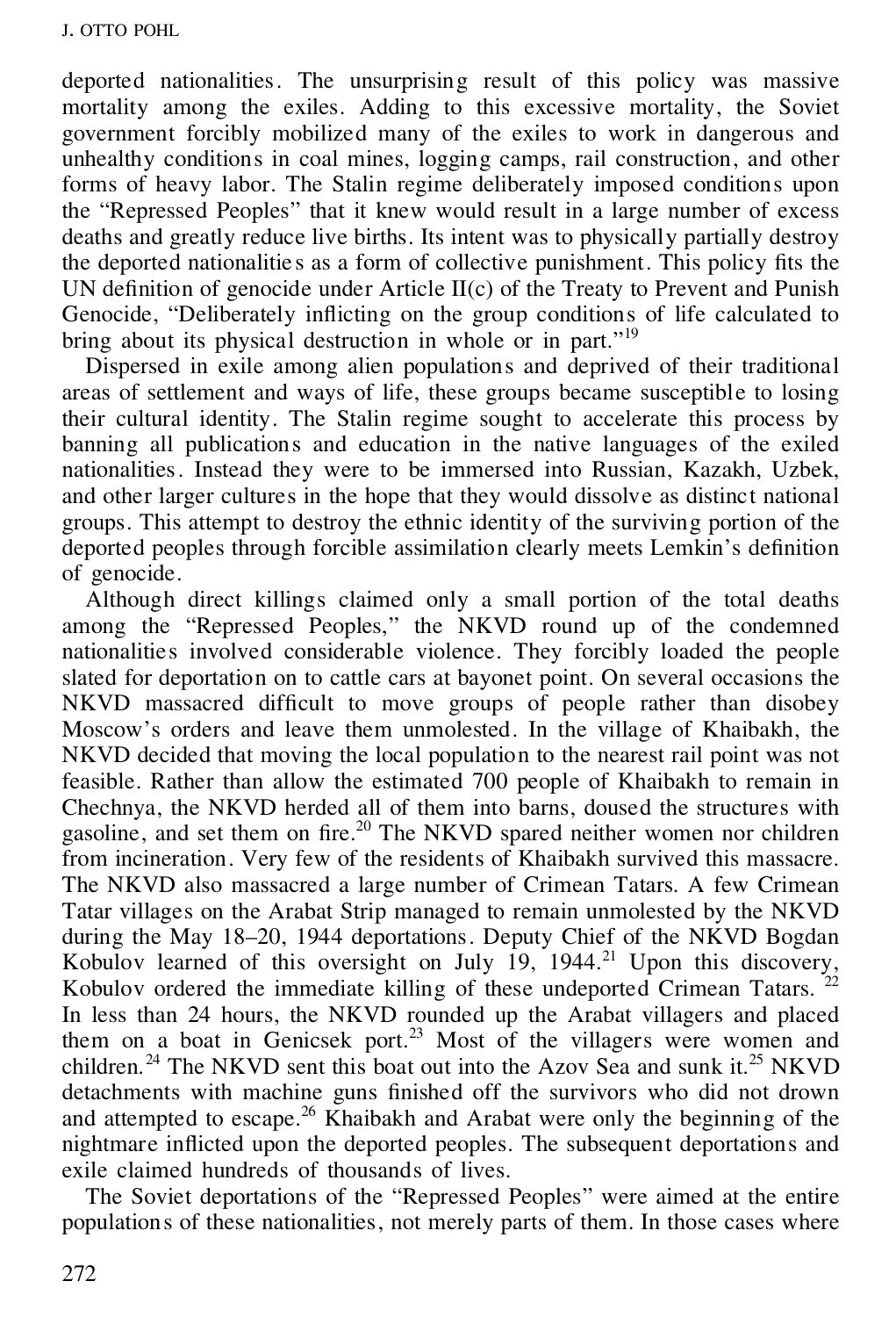the victimized nationality possessed an ASSR (Autonomous Soviet Socialist Republic) or AO (Autonomous Oblast), as in the cases of the Karachays, the deportation orders all instruct the NKVD to exile the entire titular population of each national territorial unit named to special settlements. These orders also usually liquidated the territory itself or restructured it to remove all traces of the deported nationality. In the case of the Volga German ASSR and Crimean ASSR where they did not, the territories were dissolved by later decrees. All six of the deportation decrees dealing with the titular nationalitie s of autonomous territories are worded similarly. They accused the condemned nationality of treason and ordered all members of the nationalities deported from their autonomous territory to special settlements. The ukaz of the Presidium of the Supreme Soviet 21–160 of August 28, 1941, entitled "On Resettling the Germans, Living in the Region of the Volga" decreed "The Presidium of the Supreme Soviet has deemed it necessary to resettle the whole German population, living in the region of the Volga, to other regions." <sup>27</sup> This decree set the model for the elimination of six more nationalities from their national territories to special settlements. The NKVD prikaz to implement this resettlement defined the region of the Volga as not only the ASSRWD (Autonomous Soviet Socialist Republic of the Volga Germans), but Saratov and Stalingrad Oblasts as well.<sup>28</sup> On October 12, 1943 the Presidium of the Supreme Soviet issued ukaz No 115–136 "On the Liquidation" of the Karachay Autonomous Oblast and the Administrative Organization of the Territory."<sup>29</sup> This decree resolved, "All Karachays living on the territory of the Oblast are to be resettled to other regions of the USSR, and the Karachay Autonomous Oblast is to be liquidated." <sup>30</sup> The subsequent decrees by the Presidium of the Supreme Soviet on the Kalmyk ASSR, Chechen-Ingush ASSR, and Balkars have almost identical wording. The only noteworthy exceptions are that the decree on the Chechens and Ingush ordered the deportation of these national groups from not only the Chechen-Ingush ASSR, but adjacent areas as well and the decree on the Balkars renames the Karbardian-Balkar ASSR, the Karbardian ASSR, instead of liquidating the territory.<sup>31</sup> The Presidium of the Supreme Soviet did not issue an ukaz authorizing the deportation of the Crimean Tatars. Instead this deportation took place under the authority of GKO (State Committee for Defense) order 5859ss of May 11, 1944 signed by Joseph Stalin.<sup>32</sup> This resolution decreed, " All Tatars are to be exiled from the territory of the Crimea and settled permanently as special settlers in regions of the Uzbek SSR."<sup>33</sup> The sole determination of who was to be deported from these territories was ethnicity. The policy of deportation effected all those unfortunate enough to belong to one of the condemned nationalities regardless of political loyalty.

The Stalin regime also sought to deport all members of the "Repressed Peoples" outside their titular territories to confined internal exile. The only partial exception to this policy were the Soviet Koreans. The ethnic Koreans west of Lake Baikal not in special settlements, prisons, corrective labor camps, and corrective labor colonies were exempt from deportation. Most of the Koreans spared deportation were university students in Moscow and Leningrad. The NKVD hunted down ethnic Germans, Karachays, Kalmyks, Chechens,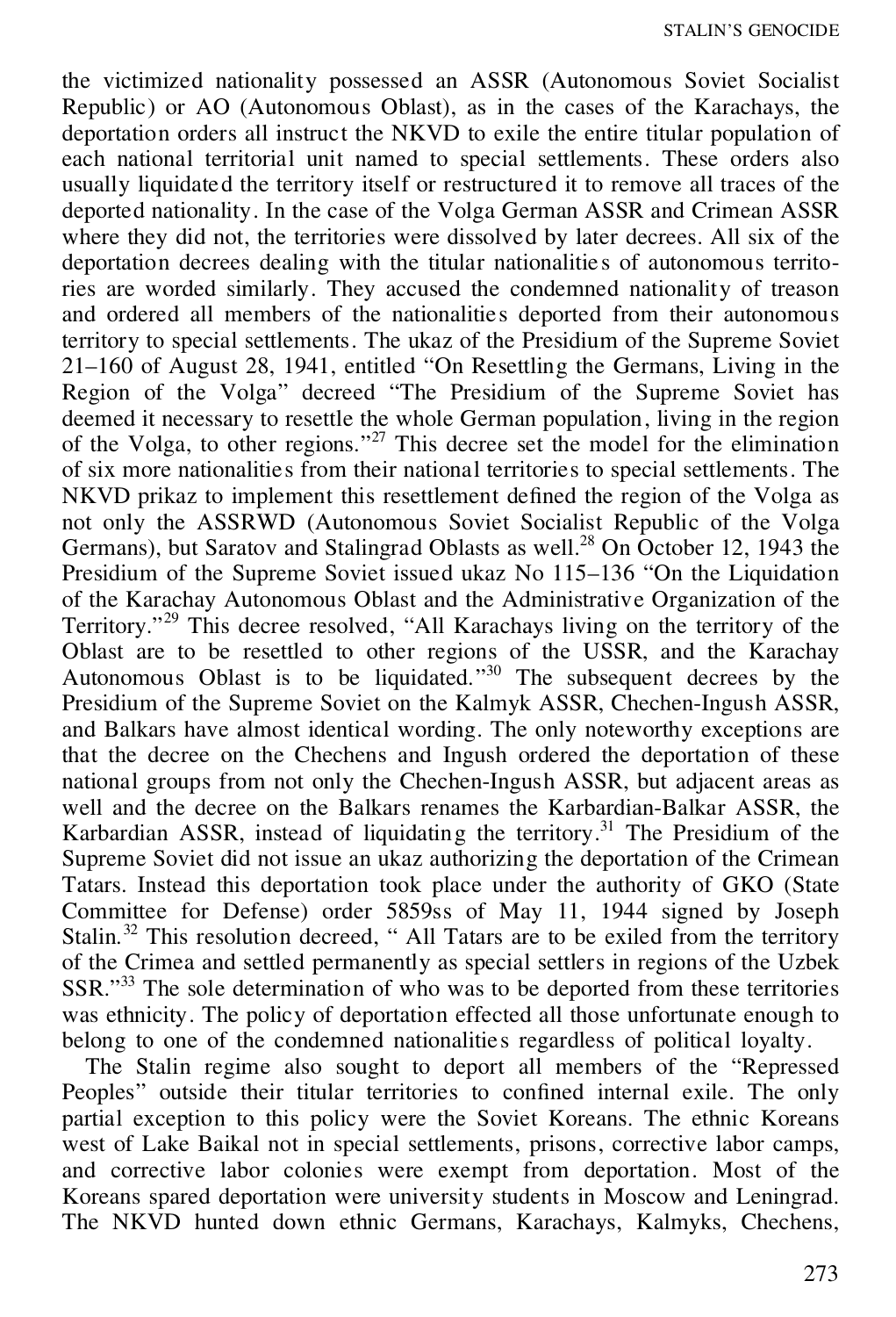Ingush, and Balkars throughout the expanse of the USSR and sent them to special settlements. Stalin personally signed most of the orders to deport ethnic Germans from areas of the European USSR outside of the ASSRWD. These orders even covered areas with very small German populations. On October 8, 1941, Stalin signed GKO resolution 744ss "On Resettling the Germans from the Georgian, Azerbaijani, and Armenian SSRs" which ordered the NKVD to deport the 212 Germans in Armenia, along with the 23,580 in Georgia, and 22,741 in Azerbaijan to Kazakhstan.<sup>34</sup> On October 22, 1941, Stalin signed GKO resolution 827ss "On Resettling the Germans from Daghestan and Chechen-Ingush ASSR." This resolution instructed the NKVD to deport the 574 Germans in the Chechen-Ingush ASSR along with 4,000 from Daghestan to Kazakhstan.<sup>35</sup> The Soviet government also imposed the restrictions of special settlers upon the Germans already living in the Urals, Siberia, Kazakhstan, and Central Asia.<sup>36</sup> The Soviet government converted the traditional villages of Germans living in Soviet Asia into special settlements complete with barbed wire, guard towers, and strict NKVD discipline . The NKVD also deported the Karachays, Kalmyks, Chechens, Ingush, and Balkars to special settlements from where ever it found them. The NKVD rounded up and deported 329 Karachays from Stravopol Oblast, 25 from Rostov Oblast, 18 from Azerbaijan, 15 from Daghestan and 32 from other areas between November 6, 1943 and May 10, 1944.<sup>37</sup> A large number of Kalmyks lived in Rostov and Stalingrad Oblasts in 1943. The first wave of deportations in December 1943, bypassed these minorities. Several months later, the Stalin regime rectified this oversight. On March 11, 1944, the SNK ordered the NKVD to deport the Kalmyks living in Rostov Oblast to Omsk Oblast.<sup>38</sup> The NKVD and NKGB (Peoples Commissariat of State Security) exiled 2,684 Kalmyks from Rostov to Omsk shortly afterwards.<sup>39</sup> Between June 2 and 4, 1944, the NKVD and NKGB exiled another 1,178 Kalmyks from Stalingrad Oblast to Sverdlovsk Oblast.<sup>40</sup> The NKVD ran a dragnet through the Caucasus searching for members of these nationalities that escaped deportation in late 1943 and early 1944. In total, after the initial deportations, the NKVD rounded up and forcibly deported 4,146 Karachays, Kalmyks, Chechens, Ingush, and Balkars from Daghestan, Azerbaijan, Georgia, Krasnodar Kray, Rostov Oblast, and Astrakhan Oblast.<sup>41</sup> The NKVD also searched major Russian cities for members of these ethnicities and subsequently deported them. In Moscow, the NKVD found eight Kalmyks, three Karachays, one Chechen, and one Ingush.<sup>42</sup> They deported all 13 of these people to special settlements. The Stalin regime targeted the "Repressed Peo ples" in their entirety. No geographical region under Soviet rule was safe for members of the condemned nationalities. The NKVD sought out every individ ual belonging to these ethnic groups where ever they sought to hide and exiled them to special settlements in desolate regions of the USSR.

The Stalin regime did not even spare Red Army soldiers, Communist Party members, and Komsomolists from punishment. The Soviet government demobilized these soldiers and sent them to labor battalions or special settlements. On September 8, 1941, the NKVD ordered all ethnic Germans in the Red Army and Soviet military academies be demobilized and sent to construction battalions in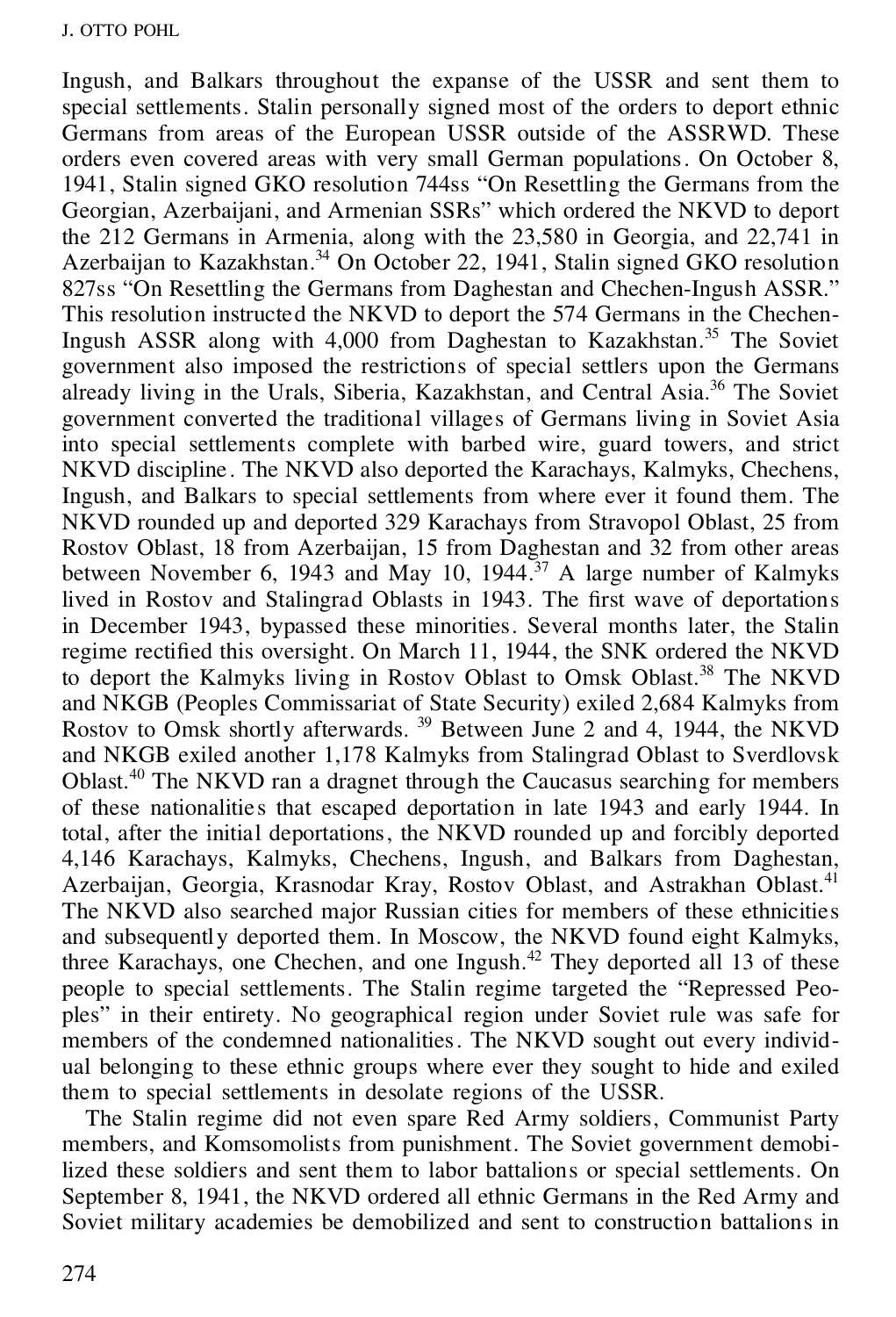the interior of the USSR.<sup>43</sup> By 1945, the Soviet Red Army had demobilized 33,625 ethnic Germans.<sup>44</sup> These Germans served in labor battalions and colonies under conditions similar to those of convicts in corrective labor camps. After the end of World War II, the Soviet government gradually transferred the survivors from these battalions and colonies to special settlements. The Stalin regime extended this ethnic purge of the Red Army to other national groups in 1944. On March 3, 1944, the GKO ordered the removal of all Karachays from the army with resolution No 0741.<sup>45</sup> In accordance with this decree, the NKVD sent these soldiers to special settlements without any supplies.<sup>46</sup> The Chechens, Ingush, and Balkars received similar treatment. During the summer of 1944, the Stalin regime sent 7,000 demobilized Kalmyk soldiers to labor battalions in Molotov Oblast.<sup>47</sup> Between 1944 and the end of 1948, 843 demobilized Kalmyk soldiers arrived in special settlements.<sup>48</sup> The Soviet government also sent the Crimean Tatars fighting in the Red Army against Nazi Germany to labor battalion and colonies in Siberia and other areas. $49$  The NKVD employed these former soldiers to mine coal, fell timber, and extract natural gas. By March 1949 the special settlements contained 91,624 former soldiers from the "Repressed People" including  $4,825$  officers and  $12,873$  sergeants.<sup>50</sup> In addition to these former soldiers were 7,544 former members of the Communist Party and 10,351 Komsomolists among the deported peoples in the special settlements.<sup>51</sup> The confinement of the "Repressed Peoples" to special settlements did not spare even loyal communists. The Stalin dictatorship imposed the special settlement regime upon them solely because of their ethnicity.

The only exemptions from deportation were in fact ethnically based. The NKVD instructions "On Measures for Conducting the Resettlement of the Germans Living in the Volga German Republic, Saratov, and Stalingrad Oblasts" allowed only one exception to deportation. German women married to non-Germans were exempted from exile.<sup>52</sup> In Saratov Oblast these women numbered only about 1,000 out of a total population of nearly 50,000 Soviet Germans.<sup>53</sup> The later deportation orders relating to the Soviet Germans do not even make this token exemption. The Soviet government also exempted Kalmyk women with non-Kalmyk spouses living in the Kalmyk ASSR from deportation.<sup>54</sup> Finally, this exemption was extended to Meskhetian Turkish, Kurdish, and Khemshil women married to different nationalities.<sup>55</sup> These few exceptions had an ethnic rather than a political basis. A few German, Kalmyk, and Meskhetian Turkish women managed to escape deportation by virtue of bearing and raising culturally Russian children.

The Soviet government deliberately exiled the deported nationalities to areas it knew would result in mass mortality. These areas had very harsh climates compared to the homelands of the deported nationalities. The taiga of Siberia, deserts of Uzbekistan, and barren steppes of Kazakhstan contrasted sharply with the much more hospitable living conditions in the Volga basin, Ukraine, Crimean peninsula, and Caucasus. They also lacked sufficient housing and food to adequately provide for the well-being of the exiles. There can be no doubt the Soviet government knew that these areas of exile would prove deadly to the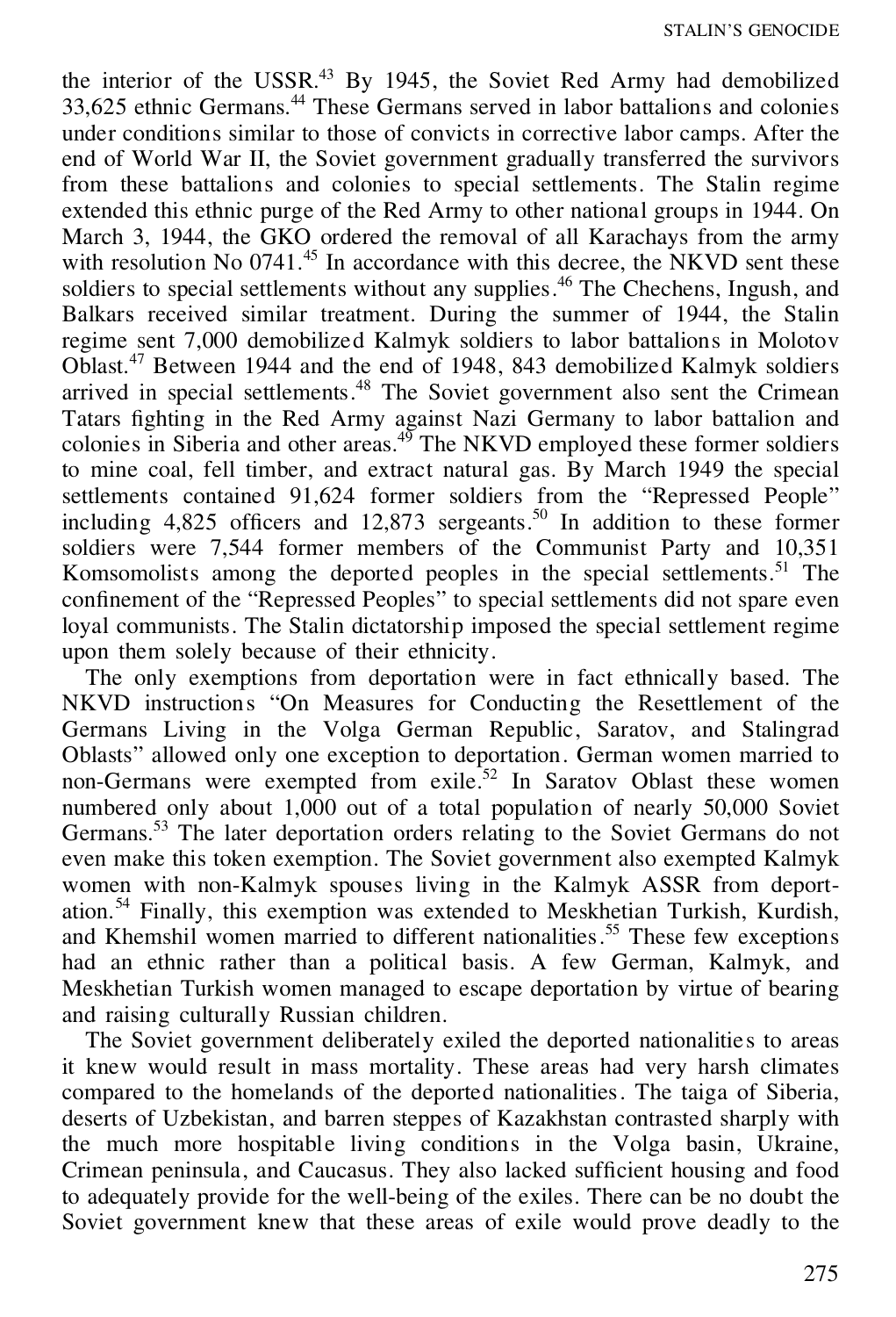deported nationalities. The Stalin regime had previously exiled millions of kulaks to labor settlements (later renamed special settlements) in the exact same regions. In fact many of the labor settlements previously inhabited by kulaks became special settlements inhabited by Soviet Germans, North Caucasians, Crimean Tatars, Kalmyks, Meskhetian Turks, and others. The results from this experiment in large-scale population transfer were horrific.

During 1930 and 1931, the OGPU (Unified State Political Administration) the predecessor of the NKVD forcibly deported 1,803,392 peasants branded as kulaks to labor settlements in remote areas of the USSR.<sup>56</sup> Between 1932 and 1940, they exiled another  $2,176,600$  people to these settlements.<sup>57</sup> Packed into cattle cars without sufficient clean water or food, many deportees died *en route* to the settlements from typhus and dysentery. In one series of echelons from the Caucasus, 341 people out of 10,185 (3.3 percent) died before arriving in Siberia.<sup>58</sup> Upon arrival in the special settlements, the exiles found themselves without access to sufficient food or shelter. The Soviet government made few provisions for the material well-being of the exiles. The areas of exile lacked sufficient housing and food to accommodate the deportees and the central government did not supply the local authorities with the resources to remedy this situation. In September 1930, only 7 of 1,641 planned quarters for exiled kulaks had been constructed in Arkhangel'sk due to a lack of resources.<sup>59</sup> Exiled kulaks often found themselves abandoned in desolate areas with no shelter at all. Often without the aid of tools, they constructed primitive huts out of earth and mud. As late as 1935, 12 percent of all special settlers in North West Siberia still lived in these huts.<sup>60</sup> The lack of proper shelter contributed to the high mortality rate of the special settlers. Both exposure and infectious diseases facilitated by overcrowded and unhygienic housing conditions contributed significantly to the death toll among the special settlers.

The lack of adequate food was an even greater problem for the special settlers. From 1932 to 1940, the OGPU and NKVD recorded 389,521 (9.79 percent of all those deported) deaths among the exiles in special settlements. Most of these deaths resulted from malnutrition and famine-related diseases.<sup>61</sup> In August 1931, the Gulag supplied rations to special settlers consisted of  $9 \text{ kg}$  of flour,  $9 \text{ kg}$  of groats,  $1.5 \text{ kg}$  of fish, and  $0.9 \text{ kg}$  of sugar per person per month.<sup>62</sup> This averages out to only about  $658$  grams of food a day. During 1932, the first year for which there is data regarding total deaths in special settlements, the OGPU recorded 89,754 deaths out of  $1,317,022$  (6.8 percent) special settlers.<sup>63</sup> On January 1, 1933, Gulag cut the rations of special settlers by over two-thirds. The new rations consisted of 5 kg of flour,  $0.5$  kg of groats, 0.8 kg of fish, and 0.4 kg of sugar per person per month. $^{64}$  This averages out to a mere 216 grams of food a day. This starvation ration brought about a corresponding increase in deaths. During 1933, out of 1,142,084 special settlers, 151,601 (13.27 percent) died in the special settlements.<sup>65</sup> Those areas with the greatest number of deaths were the same areas the Stalin regime later confined the deported nationalities recognized as "Repressed Peoples." In descending order the Urals, Western Siberia, Kazakhstan, the Far North, Central Asia, and Eastern Siberia had the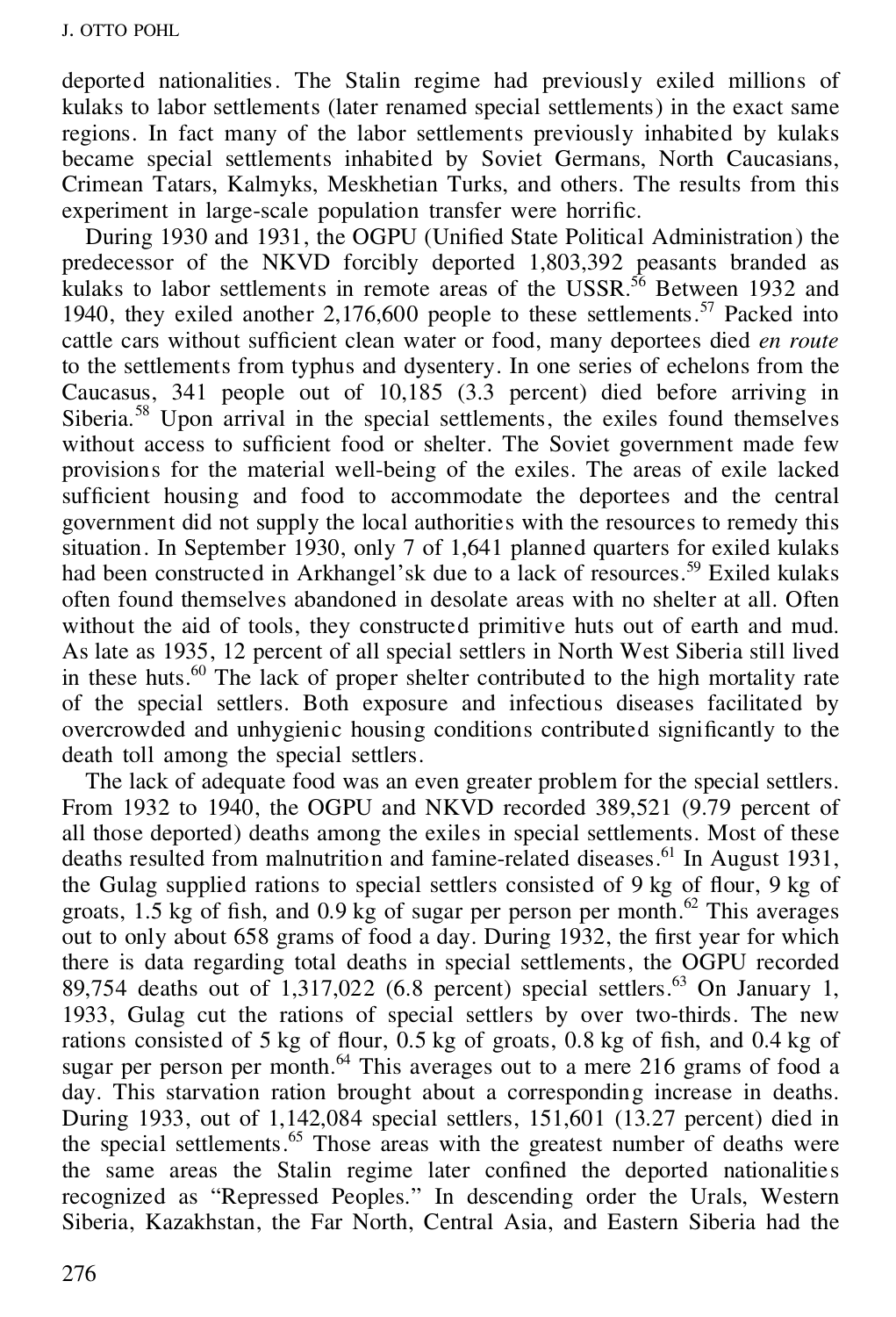greatest number of deaths among exiled kulaks in 1932 and 1933.<sup>66</sup> The Stalin regime sent the greatest number of members of exiled nationalities to Kazakhstan, Central Asia, the Urals, Western Siberia, and Eastern Siberia.<sup>67</sup> These areas had a proven track record of death for those forced to live under the special settlement regime. The severe climate, poor housing, and scarce food in these areas led to hundreds of thousands of deaths among the exiled kulaks in the 1930s and the "Repressed Peoples" in the 1940s. The Stalin regime deliberately deported the "Repressed Peoples" to areas it knew had lethal living conditions. The knowledge of the mass mortality that resulted from the deportation of kulaks to these areas did nothing to deter the Soviet government from selecting these areas of exile for the "Repressed Peoples." Indeed the deadly living conditions of these areas probably played a role in their selection.

The mass deportation of peasants branded as kulaks to special settlements was in many ways a model for the later deportation of whole nations by Stalin. Despite the massive mortality resulting from insufficient housing and food for the exiled kulaks, the Stalin regime did virtually nothing to improve these conditions before relocating millions more people to these same areas. While the kulaks were an arbitrarily defined social class, most later exiles were deported on the basis of their ethnicity.

The first nationality condemned to exile in its entirety by the Stalin regime were the Soviet Koreans. During 1936 and 1937, the Soviet Union feared an imminent attack by Japan. In 1931, the Japanese had already greatly expanded their border with the USSR by conquering Manchuria. The Russian memory of its defeat at Japanese hands in 1905 contributed to a witch hunt for Japanese spies in the Soviet Far East. Local authorities reported a large increase in "wrecking-Trotskyite-Japanes e spies" during  $1937$ .<sup> $68$ </sup> In response the NKVD especially targeted non-Russians in the Soviet Far East as foreign spies. The largest of these groups were the Soviet Koreans. This witch hunt culminated in the forced removal of all ethnic Koreans from the region as potential Japanese spies and diversionists. The Soviet government distrusted its Korean population due to the ethnic and family ties this group had with the Japanese empire. The numerous border crossings between the Soviet Union and Japanese Empire by ethnic Koreans made them potentially valuable intelligence assets for both sides. Soviet authorities suspected that many Soviet Koreans were engaged in intelligence work on behalf of Japan. On April 23, 1937, *Pravda* ran an article on Japanese spies in the Soviet Far East.<sup>69</sup> This article stressed the Japanese use of ethnic Korean and Chinese spies who could blend into the local Soviet Korean and Chinese communities without arousing suspicion. According to *Pravda*, Japan was infiltrating ethnic Korean and Chinese spies into the Soviet Far East "masked as natives of the region." In order to remove the ability of Japanese intelligenc e agents to hide among local inhabitants of the Soviet Union, the Stalin regime decided to ethnically cleanse the Soviet Far East of its Korean and Chinese populations. The ethnic cleansing of East Asians from the Soviet Far East made identifying spies and diversionists sent from the Japanese Empire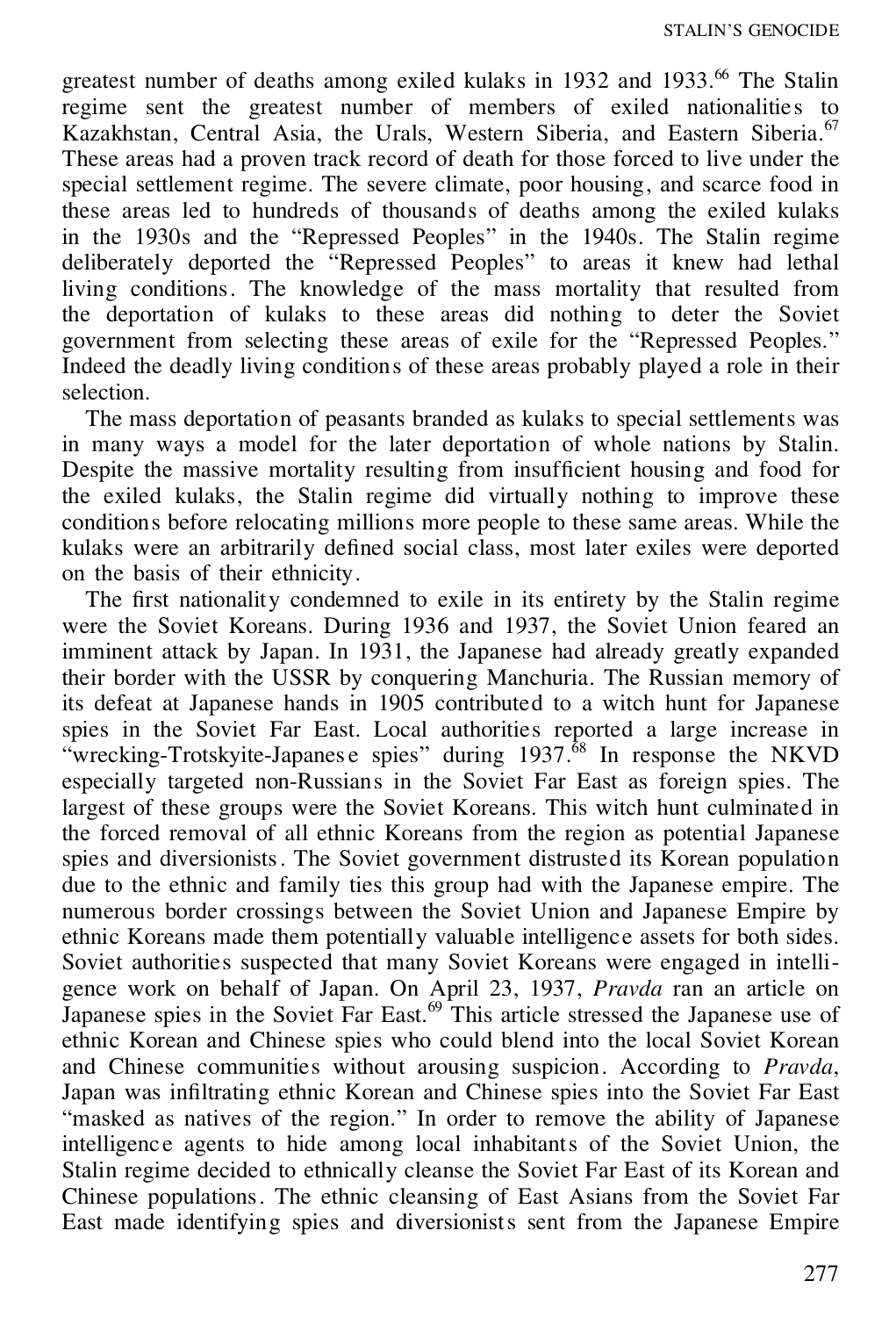much easier. Ethnic Japanese, Chinese, and Koreans stood out as easily identifiable in an all white Slavic population.

The ethnic cleansing of the Soviet Far East Kray was very thorough. The Korean population of the USSR numbered 168,259 as of January 1, 1937.<sup>70</sup> On August 21, 1937, the Soviet government ordered the deportation of all Soviet Koreans from border districts of the Far East Kray.<sup>71</sup> The NKVD rounded up and deported 74,500 Koreans and 8,000 Chinese from the areas bordering Korea and Manchuria to Kazakhstan and Uzbekistan during the next two months.<sup>72</sup> On September 28, 1937, the Soviet government ordered the deportation of the remaining Korean population in the areas east of Lake Baikal to Kazakhstan and Uzbekistan.<sup>73</sup> This second decree authorized the deportation of 97,281 Soviet Koreans.<sup>74</sup> By October 25, 1937, the NKVD had deported  $171,781$  (36,442) families) Soviet Koreans on 124 train echelons from the Far East Kray to Kazakhstan and Uzbekistan. Kazakhstan received 95,256 (20,170 families) and Uzbekistan  $76,525$  (16,272 families) of these exiles.<sup>75</sup> On November 1, 1937, the NKVD exiled the last remaining 700 Soviet Koreans in the Far East Kray to Kazakhstan and Uzbekistan.<sup>76</sup> In just over two months the NKVD completely purged the Soviet Far East Kray of its large Korean population.

The exiled Koreans experienced similar material conditions to the earlier kulaks. Although classified as "administrative exiles" rather than special settlers, the Koreans did not receive better food or housing. The local authorities in Kazakhstan and Uzbekistan were unprepared for the mass arrival of the exiled Koreans. Originally Kazakhstan was to receive only 18,800 households instead of the more than  $20,000$  that arrived.<sup>77</sup> One group of almost 4,000 Koreans arrived in Kustan Oblast Kazakhstan on October 31, 1937 and spent a nearly week with no shelter whatsoever.<sup>78</sup> Many Korean families found themselves forced to construct earth dugouts and huts for shelter. The Soviet government did not address the lack of housing for the exiled Koreans in a timely manners. As late as December 10, 1938, the Uzbek authorities had constructed only 1,800 of 4,151 planned two-flat houses to accommodate the Korean exiles.<sup>79</sup> Another 5,817 Korean households in Uzbekistan lived in temporary lodgings such as earth huts and barracks at this time.<sup>80</sup> The lack of shelter combined with the harsh climate of Kazakhstan and Uzbekistan made survival difficult for the exiled Koreans in 1937 and 1938.

Traditionally the Soviet Koreans had been rice farmers and fishermen. Exiled to the deserts of Kazakhstan and Uzbekistan they found it extremely difficult to adapt to their new surroundings. Many of them could not find jobs and hence could not support their families. Korean exiles sent letters to the Soviet government complaining of a lack of employment and impending starvation.<sup>81</sup> Soviet authorities concurred that the housing and food situation for the exiled Koreans was quite desperate. $82$  Despite this information the Soviet government did little to improve material conditions of the exiled Soviet Koreans. The lack of adequate housing and food had a devastating effect upon the Soviet Koreans.

The harsh living conditions endured by the Soviet Koreans in Kazakhstan and Uzbekistan during 1937 and 1938 led to a large number of deaths from disease,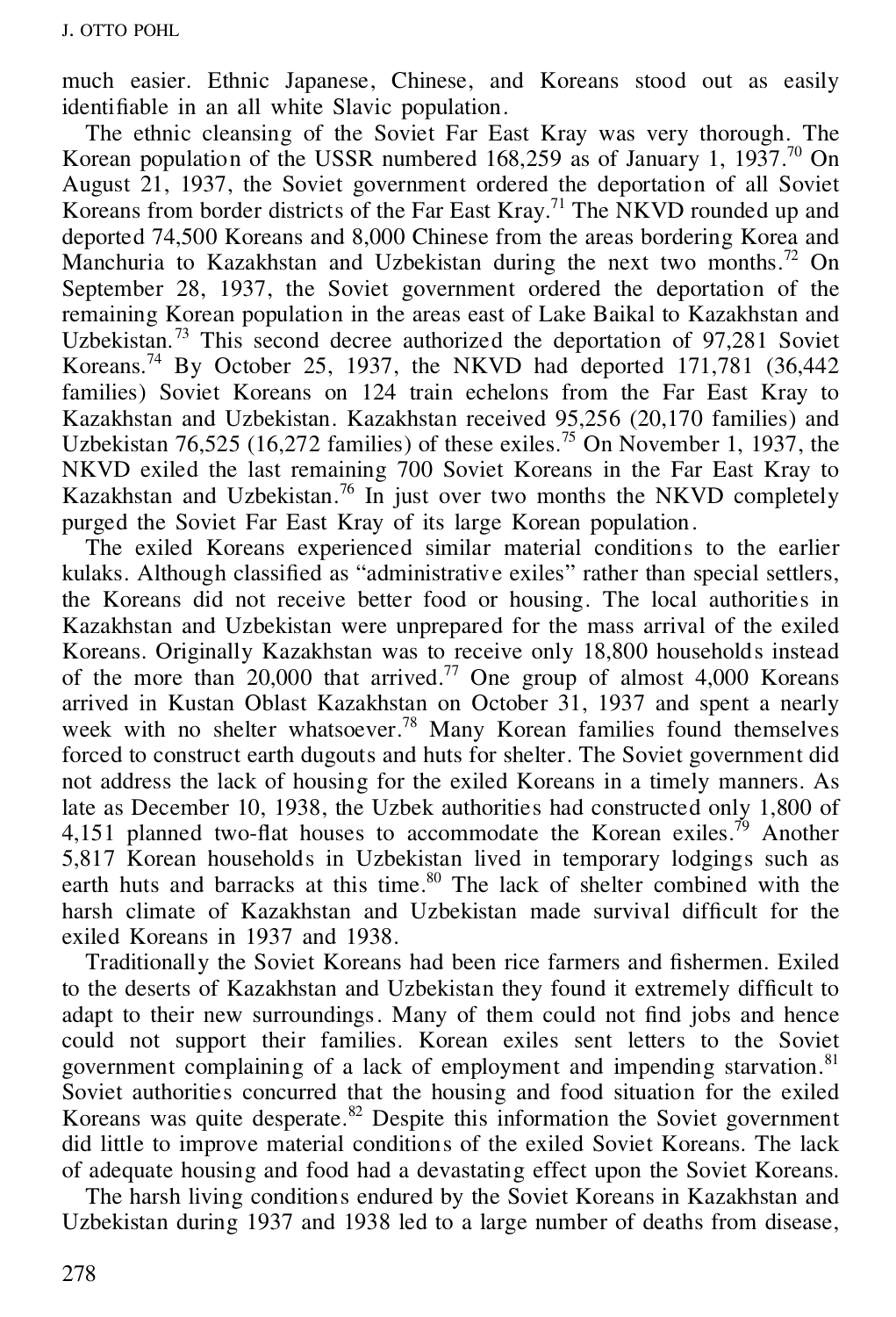malnutrition, and exposure. Michael Rywkin estimates that 40,000 Soviet Kore ans, 23.2 percent of the total population, perished in 1937 and 1938 from these causes.<sup>83</sup> This mortality rate was nearly seven times greater than the average for the USSR as whole from 1927 to 1931.

The mass exile of the Soviet Koreans proved the effectiveness of deporting whole national groups thousands of miles away from their homes to Kazakhstan and Central Asia. The deportation of the Soviet Koreans removed the suspect nationality from a strategic border region of the USSR and permanently ended any potential for them to assist the Japanese Empire. It also provided a cheap labor force to help develop the backward economies of Kazakhstan and Uzbekistan. The higher educational and skill levels of the Soviet Koreans versus the local Kazakhs and Uzbeks greatly benefited the development of these two republics. The success of the deportation of the Soviet Koreans led it to be adopted by the Soviet government as a model for dealing with all suspect nationalities. Following the deportation of the Soviet Koreans in 1937, the Stalin regime similarly exiled the Soviet Finns and Germans in 1941, the Karachays and Kalmyks in 1943, the Chechens, Ingush, Balkars, Crimean Tatars, Crimean Greeks, Meskhetian Turks, Kurds and Khemshils in 1944 and the Black Sea Greeks in 1949 and 1951.

The exile of the Soviet Germans came soon after the German invasion of the USSR on June 22, 1941. The Soviet leadership feared that the Soviet Germans would provide assistance to the Nazi aggressors. In particular, they believed that the large concentration of Volga Germans in the heart of Russia would engage in espionage and sabotage against the Soviet war effort. Stalin assigned Molotov and Beria to create a policy to deal with the Volga Germans. Molotov and Beria recommended that they all be deported.<sup>84</sup> The rest of the Soviet leadership expressed agreement with this proposal. On August 12, 1941, the SNK and Central Committee of the Communist Party of the Soviet Union issued resol ution No 2060–9355 on deporting the Volga Germans.<sup>85</sup> This decision was followed by NKVD prikaz 09158, "On Measures for Conducting the Operation of Resettling the Germans from the Volga German Republic, Saratov, and Stalingrad Oblasts" on August 27,  $1941$ .<sup>86</sup> Finally on August 28, 1941, the Presidium of the Supreme Soviet issued ukaz 21–160 "On Resettling the Germans Living in the Region of the Volga." <sup>87</sup> Between September 3 and 20, 1941, the NKVD forcibly deported over half a million Soviet Germans from the Volga region to special settlements in Kazakhstan, Siberia, the Urals, and Central Asia. In less than a month Stalin and his henchmen destroyed the once flourishing German communities of the Volga. Some of these communities dated all the way back to 1763. After 1941 they permanently ceased to exist.

The deportation of the remaining German population of the USSR quickly followed the exile of the Volga Germans. By January 1, 1942, the NKVD had successfully resettled  $799,459$  Soviet Germans to special settlements.<sup>88</sup> During the next four years the number of Soviet Germans sent to special settlements increased to 1,209,430.<sup>89</sup> The vast majority of ethnic Germans born in the USSR found themselves in special settlements by 1946. Only about 70,000 Ukrainian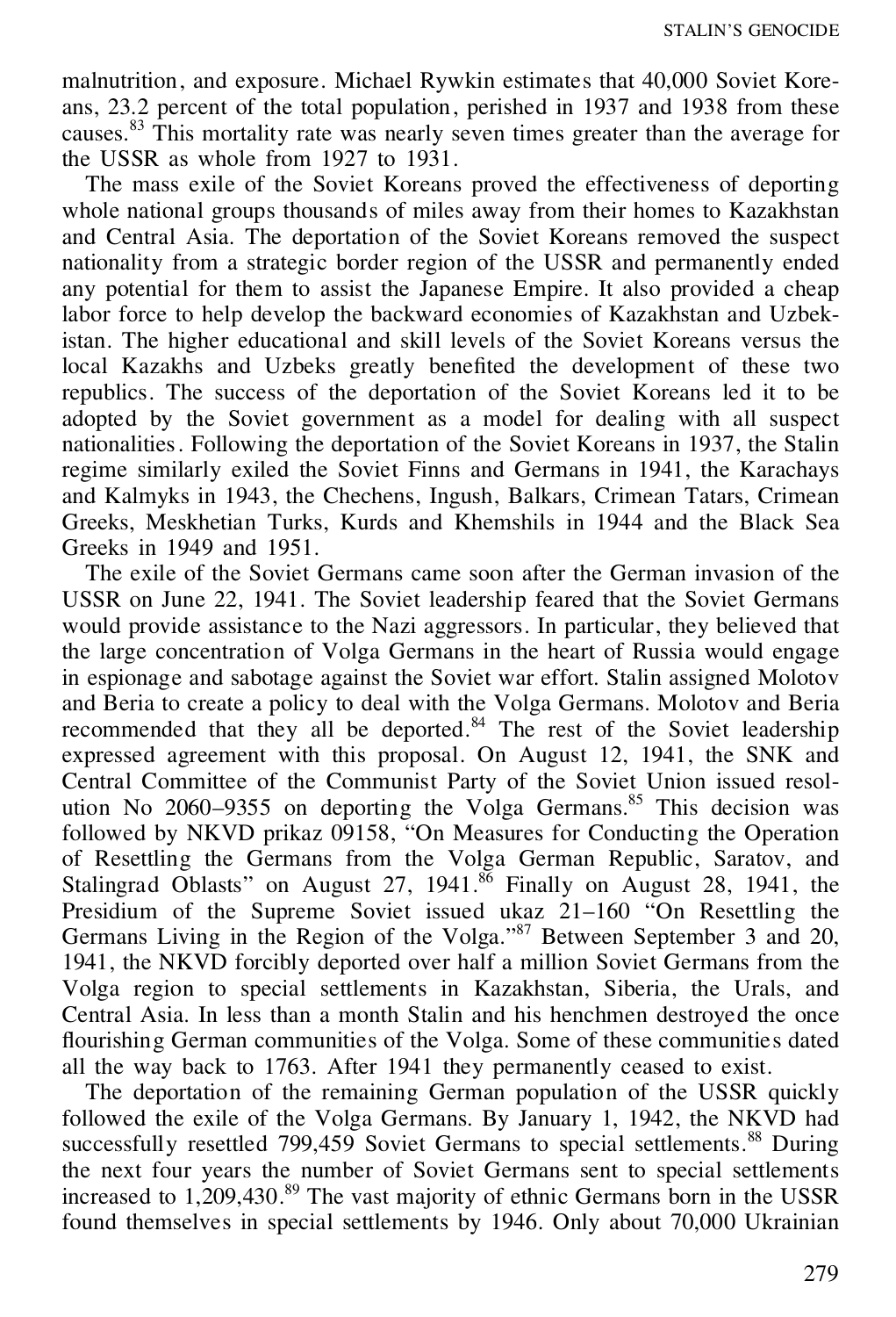Germans who managed to flee to Germany and avoid repatriation escaped  $\frac{1}{20}$  confinement.<sup>90</sup> The remaining Soviet German population suffered the full burden of the special settlement regime.

The Stalin regime sent the Soviet Germans to special settlements in Kaza khstan, Kirghizia, Siberia, and the Urals. The local authorities in these areas were unprepared for the sudden influx of hundreds of thousands of ethnic German exiles. Housing for the Germans was better than it had been for the kulaks sent to these areas earlier, but still far from adequate. On October 5, 1941, the local NKVD authorities in Altai Kray reported that they had enough housing to accommodate 100,000 Soviet Germans.<sup>91</sup> By early 1942, however, more than 110,000 Germans had arrived in Altai Kray.<sup>92</sup> The NKVD housed many of the German special settlers in barns, barracks, and other primitive structures. The buildings available for housing the German exiles often needed extensive repair in order to provide even minimal protection from the elements. Many of these buildings even lacked roofs and windows. The lack of shelter was only one of the causes of death among the German special settlers. A great number of Soviet Germans also died performing forced labor during World War II.

The Stalin regime forcibly mobilized close to 400,000 Soviet Germans into labor battalions and colonies during World War II.<sup>93</sup> Collectively known as the trudarmii (labor army) these battalions and colonies worked in remote areas of the USSR in logging, construction, and mining. On January 10, 1942, Stalin signed GKO order  $1123$ ss.<sup>94</sup> This decree subjected all able-bodied Soviet German men between the ages of 17 and 50 in Novosibirsk Oblast, Omsk Oblast, Krasnoyarsk Kray, Altai Kray, and Kazakhstan to mobilization in the labor army. Initially this order inducted 120,000 Soviet Germans into the labor army to work in lumber camps, industrial construction, and rail construction. The NKVD strictly supervised these workers and punished attempts to avoid mobilization or escape from the labor army with death. The GKO expanded the category of Soviet Germans subjected to labor mobilization on February 14, 1942 with resolution 1281ss.<sup>95</sup> This decree made all ethnic German men in the USSR aged 17–50 capable of physical labor subject to service in the labor army. Finally on October 7, 1942, the GKO issued resolution No  $2383ss$ .<sup>96</sup> This decree made all German men aged 15–55 and all German women aged 16–45 eligible for mobilization in the labor army. The Soviet government only exempted invalids, pregnant women, and women with children younger than three from induction into the labor army.

Conditions in the labor army were extremely harsh. Germans in the labor army often worked in Gulag camps under conditions similar to those of prisoners. Workers in the labor army received only 400 to 600 grams of bread a day and frequently worked as long as 14 hours a day at hard labor.<sup>97</sup> The mobilized Germans working in the Chkalov oil industry lived in unheated and unsanitary barracks and earth huts.<sup>98</sup> Often these workers went as long as five days without any bread.<sup>99</sup> Hunger and typhus were endemic among the Germans in the labor army. Exhaustion, malnutrition, disease, and exposure took a high toll among the mobilized Germans. During  $1942$ , over  $12,000$  out of  $15,000$  (80)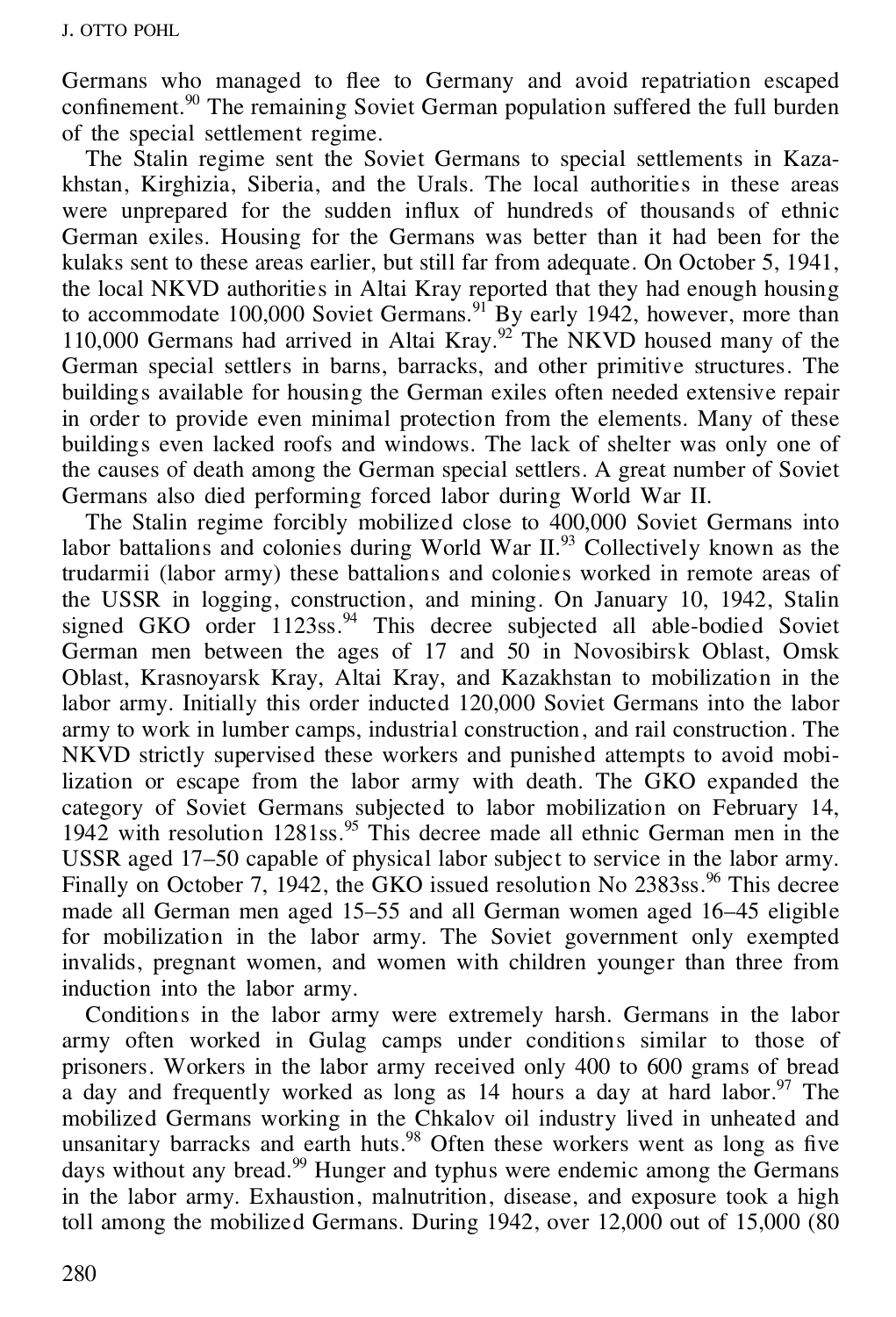| Year  | <b>Deaths</b> | <b>Births</b> |
|-------|---------------|---------------|
| 1945  | 6930          | 1914          |
| 1946  | 8519          | 4236          |
| 1947  | 12573         | 7314          |
| 1948  | 12309         | 17679         |
| 1949  | 9984          | 22126         |
| 1950  | 10340         | 32494         |
| Total | 60655         | 94763         |

| <b>Table 1.</b> Deaths and births of Soviet Germans in |  |
|--------------------------------------------------------|--|
| special settlements, 1945–1950                         |  |

percent) Germans in the labor army at Bogoslav corrective labor camp per- $\frac{1}{100}$  This extraordinary high mortality rate for units of the labor army was not unique to Bogoslav.

In addition to deaths in the labor army, often the children of the mobilized Germans died of neglect in the special settlements. Children of Germans mobilized into the labor army frequently had no relatives able to care for them. These children became wards of kolhozes (collective farms). In many cases the kolhozes provided substandard care to these children or simply abandoned them to their own devices. The survival rate of children abandoned in this manner was far below normal. In 1942, the NKVD mobilized and transported 5,689 German men and 13,129 German women from Altai Kray to the labor army.<sup>101</sup> As a result of this mobilization 6,310 minor children lost their parents.<sup>102</sup> Immediate family members took responsibility for providing for  $2.096$  of these children.<sup>103</sup> Another 1,425 children received care from more distant relatives.<sup>104</sup> The remaining  $2,789$  children became wards of kolhozes.<sup>105</sup> Many of these children faced a future of neglect and indifference.

The NKVD statistics on the losses suffered by the Soviet Germans from deportation, conditions in special settlements, and the travails of the labor army are incomplete and contradictory. The years 1941 to 1944 are especially difficult to tabulate. Samuel Sinner has extensively researched the excess mortality of the Soviet Germans during these years. He calculates that between 200,000 and 300,000 (14–21 percent of the total population) Soviet Germans in excess of normal died during World War II.<sup>106</sup> Almost all of these additional deaths can directly be attributed to the deportations and conditions in the special settlements and labor army.

The NKVD and MVD figures dealing with the Soviet Germans are more complete in the postwar period. Between 1945 and 1950, the NKVD and MVD recorded 60,655 German deaths in the special settlements (see Table  $1^{107}$ ). Recorded deaths continued to outnumber recorded births among the German special settlers until 1948. Stalin's deportations and subsequent repression decimated the Soviet German population more than twice over according the best available estimates. This incredible loss still haunts the memory of those who survived Stalin's regime.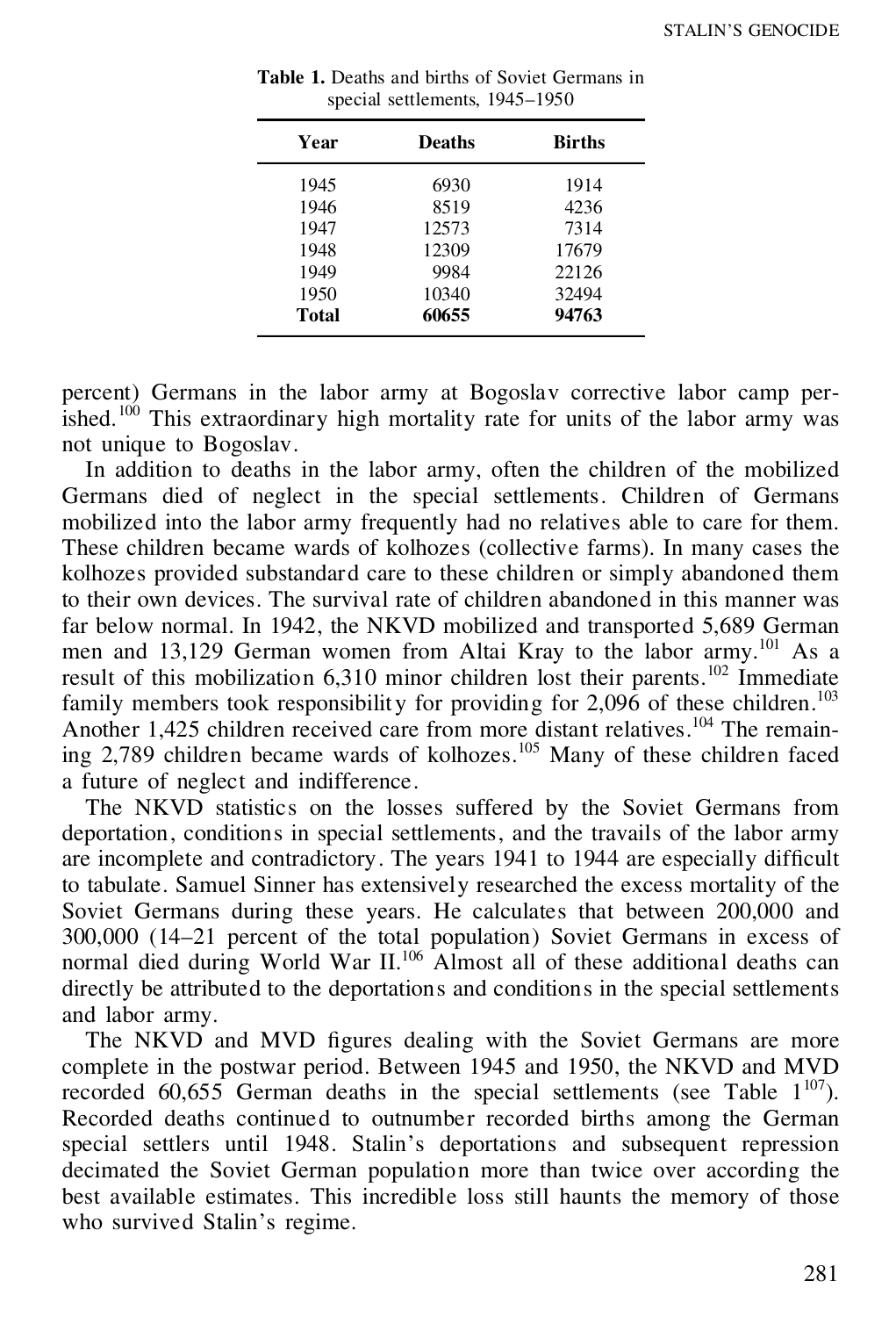Following the deportation of the Soviet Germans, the NKVD exiled the Karachays and Kalmyks in 1943. The Presidium of the Supreme Soviet issued an ukaz "On Liquidating the Kalmyk ASSR and Founding the Astrakhan Oblast as a component of the  $\overline{R}$ SFSR" on December 27, 1943.<sup>108</sup> This decree accused the Kalmyks of treason and collaboration with Nazi Germany. In order to punish the Kalmyks for these alleged crimes the ukaz decreed "All Kalmyks living in the territory of the Kalmyk ASSR are to resettled to other regions of the USSR, and the Kalmyk ASSR liquidated." During December 28 and 29, 1943, the NKVD and NKGB recorded deporting 93,139 Kalmyks from the Kalmyk ASSR to special settlements in Siberia and Kazakhstan.<sup>109</sup> Then NKVD originally recorded 91,919 Kalmyks arriving in special settlements from the Kalmyk ASSR.<sup>110</sup> This figure, however, included 979 double counted exiles.<sup>111</sup> The actual number of arrivals was 90,940. In the following year the NKVD rounded up and deported those Kalmyks living outside the Kalmyk ASSR to special settlements. Among these later exiles were the 3,962 Kalmyks living in Rostov Oblast and Stalingrad Oblast.<sup>112</sup> By June 4, 1944, the NKVD had succeeded in forcibly relocating almost the entire Kalmyk population of the USSR to special settlements in Siberia.

The Stalin regime deported the Kalmyks to Siberia under inhumane conditions. Forced into unheated, unhygienic, and overcrowded cattle cars, they suffered horribly from the deportations. Typhus, tuberculosis, dystrophy, and other diseases afflicted the exiles in epidemic proportions. On the way to Novosibirsk 193 Kalmyks died of typhus and another 224 had to be hospitalized.<sup>113</sup> Out of this second group  $39$  perished from acute typhus while hospitalized.<sup>114</sup> *En route* to Altai Kray 290 Kalmyks perished from tuberculosis, inflammation, and dystrophy. Similar death rates existed among the Kalmyks sent to Omsk Oblast and Krasnoyarsk Kray.<sup>115</sup> In total, close to 1,200 Kalmyks died in transit to special settlements.<sup>116</sup> These deaths were just the beginning of a demographic disaster that would claim over a fifth of the Kalmyk population.

The Kalmyks endured great hardship in Siberian exile. In addition to the harsh climate, the Kalmkys also suffered from severe shortages of housing, food, clothing, and other essentials. Initially many local authorities were totally unprepared for the mass arrival of the Kalmyk exiles. They could not provide them with sufficient housing or other essentials. Many Kalmyk exiles initially lived in huts constructed from branches, barns, and other makeshift shelters. The Soviet government assigned many Kalmyks exiled to Siberia to already existing kolhozes. In addition to the compaction of living space this entailed, it also meant that the Kalmyks had to compete with the existing inhabitants for scarce jobs. Condemned as traitors to the motherland and unfamiliar with local conditions, the Kalmyks had a difficult time finding employment in the kolhozes. Many could not even speak Russian. Unemployment on Siberian kolhozes was especially pronounced among Kalmyk women. Kolhoz dwellers who did not work could not receive food or other goods from the kolhoz. This inability to acquire food, clothes, soap, and other goods led to extremely desperate material conditions among the Kalmyk special settlers.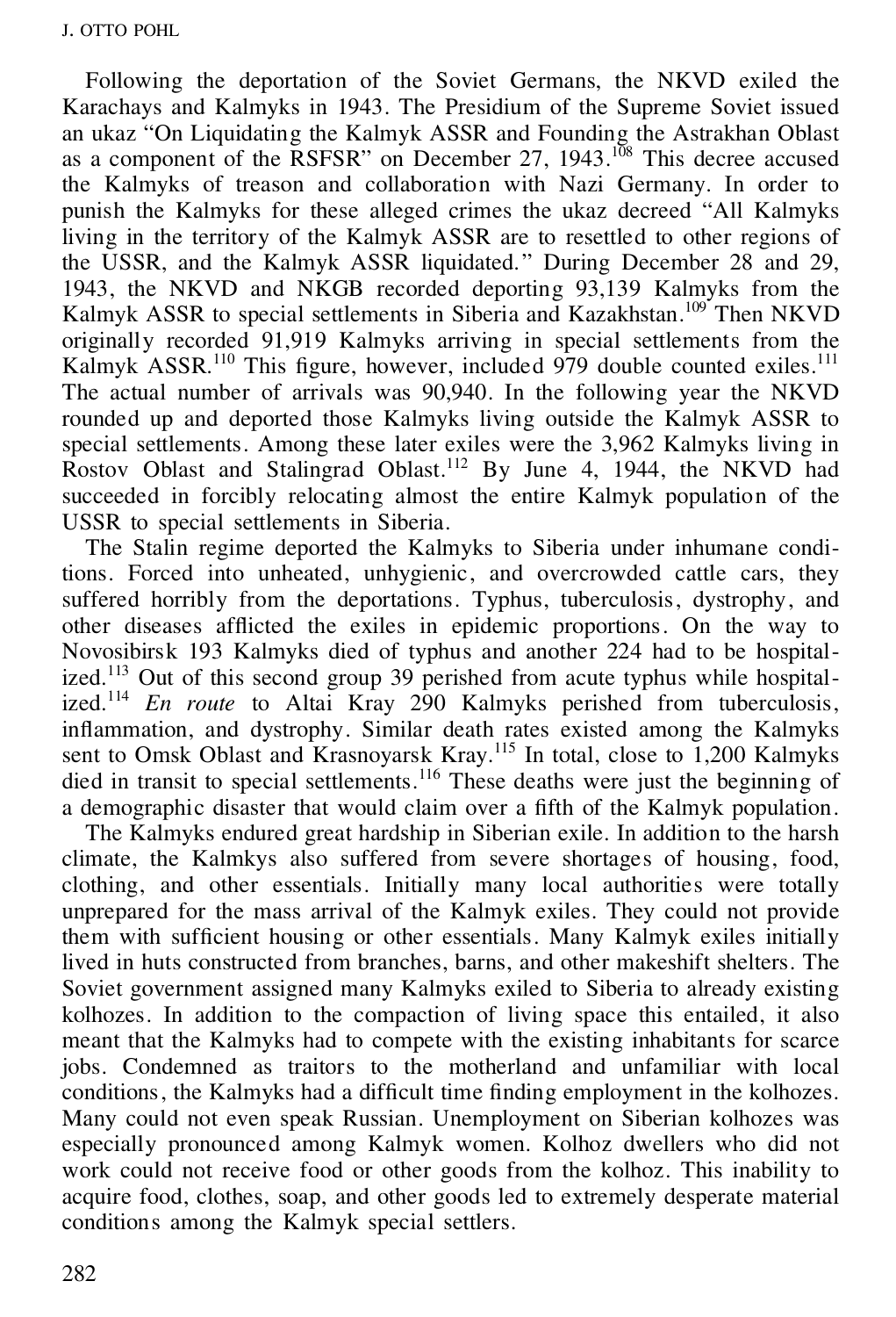| Year  | <b>Deaths</b> | <b>Births</b> |
|-------|---------------|---------------|
| 1945  | 3735          | 351           |
| 1946  | 2187          | 628           |
| 1947  | 2358          | 757           |
| 1948  | 2766          | 1135          |
| 1949  | 1903          | 2058          |
| 1950  | 2257          | 2914          |
| Total | 15206         | 7843          |

**Table 2.** Deaths and births of Kalmyks in special settlements, 1945–1950

Official Soviet reports document the wretched living conditions endured by the Kalmyk special settlers in Siberia in plain terms. In November 1944, NKVD Chief Beria informed Anastas Mikoyan of these conditions.<sup>117</sup> The Kalmyks lacked sufficient food and clothing and lived in unsanitary and unhygienic conditions. According to Beria's report the "majority of them do not own linen, clothes, and shoes."<sup>II8</sup> In response to this report in November and December 1944, the SNK provided some material aid to the Kalmyk exiles. This aid included 50 tons of washed wool and 60 tons of cotton cloth.<sup>119</sup> The lack of proper clothing for the cold Siberian winters, however, continued to plague the Kalmyks even after this assistance. As late as July 15, 1946, 30 percent of the able-bodied Kalmyks in Novosibirsk Oblast could not work due to a lack of shoes.<sup>120</sup> The housing situation for Kalmyks also remained desperate in 1946. A report to NKVD Chief Kruglov on January 30, 1946, regarding the Kalmyk special settlers notes their poor housing situation.<sup>121</sup> Out of  $28,120$  Kalmyk families only 4,550 (16.18 percent) had their own houses. The majority of Kalmyk families, 18,370 (65.32 percent) lived at their place of work in industrial enterprises, construction sites, and sovhozes. This second group often lived in poorly constructed barracks. Another 5,200 (18.5 percent) still lived in the homes of local residents under extremely compact conditions. These overcrowded conditions combined with a lack of soap and salt led to poor hygiene and sanitation and facilitated the spread of diseases such as typhus and tuberculosis. The poor material conditions of the Kalmyk special settlers led to numerous cases of malnutrition, exposure, and outbreaks of infectious diseases.

Thousands of Kalmyks perished each year in the special settlements from these causes. During 1944 alone, 5,548 Kalmyks died in exile.<sup>122</sup> Tuberculosis in particular killed many Kalmyk special settlers. In Altai Kray 48 percent of all Kalmyk deaths resulted from tuberculosis.<sup>123</sup> Between 1944 through 1950, the NKVD and MVD recorded 20,754 Kalmyk deaths in the special settlements (see Table  $2^{124}$ ). Deaths greatly outnumbered births among the Kalmyks during these vears. Only in 1949 did births exceed deaths among the Kalmyks for the first time since their deportation. Including deaths in transit, close to 23 percent of the Kalmyk population deported perished as a result of the conditions of deportation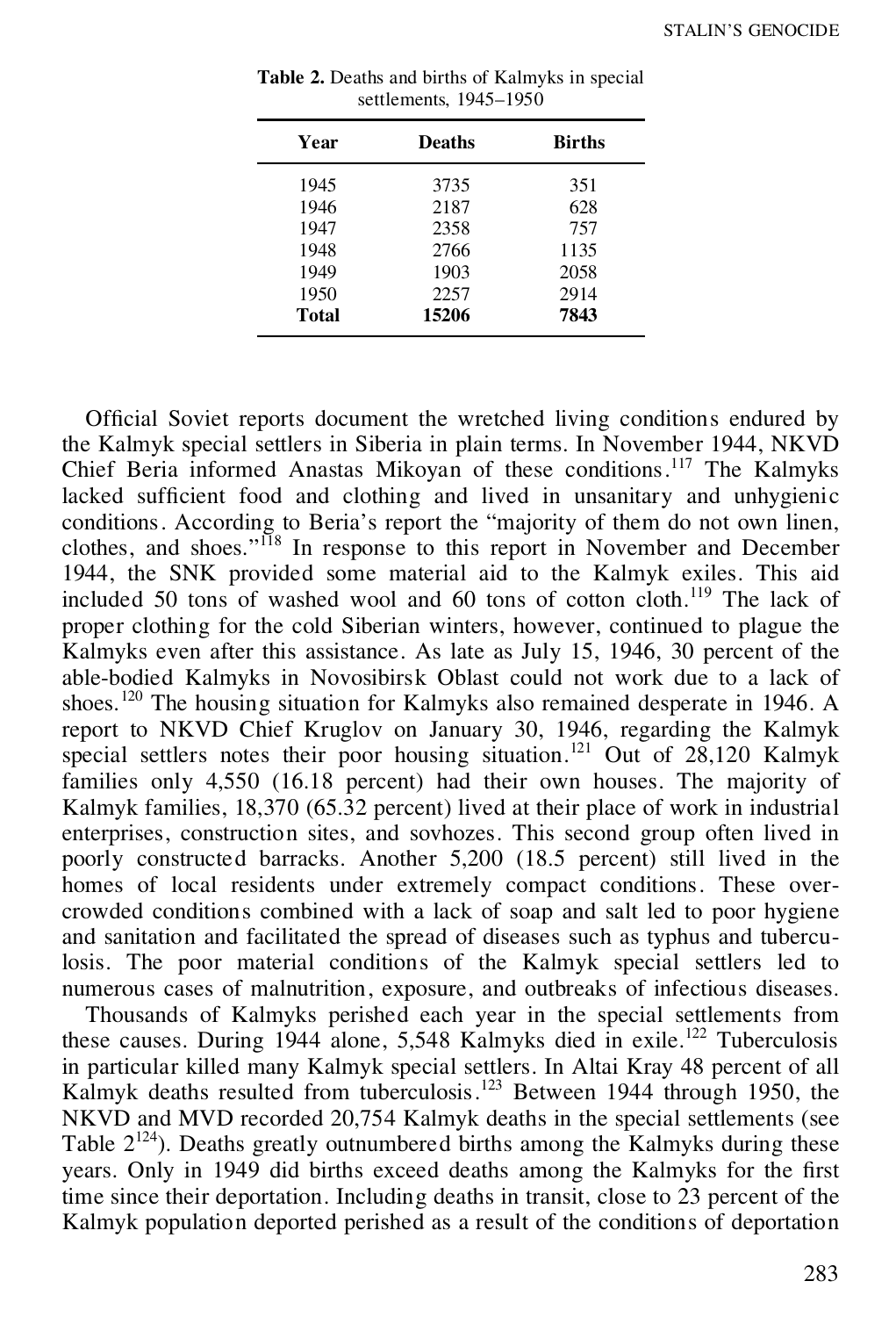and exile. These deaths are directly attributable to the actions of the Stalin regime against the Kalmyks.

Soon after the deportation of the Kalmyks, the NKVD proceeded to deport the Chechens, Ingush, and Balkars. Earlier, on November 6, 1943, the NKVD had deported 68,939 Karachays from the Karachay Autonomous Oblast to special settlements in Kazakhstan, Kirghizia, and other eastern areas.<sup>125</sup> The bulk of the mass deportations from the North Caucasus took place in late February 1944. Between February 23 and 29, 1944, the NKVD and NKGB deported 387,229 Chechens and 91,250 Ingush to Kazakhstan and Kirghizia.<sup>126</sup> Finally, the NKVD exiled 37,713 Balkars to these two republics on March 8 and 9,  $1944$ <sup>127</sup> The NKVD counted a total of 602,193 Karachays, Chechens, Ingush, and Balkars arriving in Kazakhstan and Kirghizia by late March 1944.<sup>128</sup> This initial number, however, included 32,981 double-counted special settlers.<sup>129</sup> The actual number of arrivals was 569,212. Both the actual deportations and confinement in the special settlements occurred under inhumane conditions.

The NKVD ruthlessly rounded up the condemned North Caucasian nationalities and loaded them into cattle cars. They managed to pack from 40 to 45 people into each train wagon.<sup>130</sup> That more than  $40$  percent of the exiles were children greatly expedited this ethnic cleansing.<sup>131</sup> The crowded conditions on the trains led to numerous cases of typhus among the deportees. Many of these cases proved fatal. Every so often the trains would stop and remove the dead from the train cars. The NKVD shot any Karachays, Chechens, Ingush, or Balkars that strayed more than five meters from the stopped trains during these stops.<sup>132</sup> In total, around 8,300 North Caucasians perished before arriving in the special settlements.<sup>133</sup> The Balkars in particular suffered a large number of fatalities during the deportations. Close to 3,500 Balkars (9.26 percent of the population) died *en route* to the special settlements.<sup>134</sup> The train echelons carried their human cargo to the dumping grounds of Kazakhstan and Kirghizia with few amenities. Indeed, many died before reaching the special settlements due to the inhumane conditions of the deportation.

The mountain dwelling North Caucasians suffered greatly in the unfamiliar conditions of Kazakhstan and Kirghizia. Lack of food, medicine, and shelter afflicted the exiled North Caucasians from their first days in exile. This deprivation combined with the harsh climate and squalid living conditions in the special settlements led to thousands of deaths. In November 1943, the first North Caucasian exiles, the Karachays arrived in Kazakhstan. Soon after their arrival local authorities began reporting severe food shortages among them.<sup>135</sup> As hundreds of thousands of Chechens, Ingush, and Balkars joined the Karachays in exile, housing became increasingly scarce for the special settlers. Severe housing shortages plagued the North Caucasian exiles for years. In Zhambul Oblast Kazakhstan only 3,051 North Caucasian families (11,570 people) out of 10,485 families (37,870 people), less than a third, had their own homes as late as November 20,  $1945$ .<sup>136</sup> By July 1946, the authorities had only built 28 out of 1,000 planned houses to accommodate the North Caucasian special settlers in Akmolinsk Oblast Kazakhstan.<sup>137</sup> The failure to provide housing for the North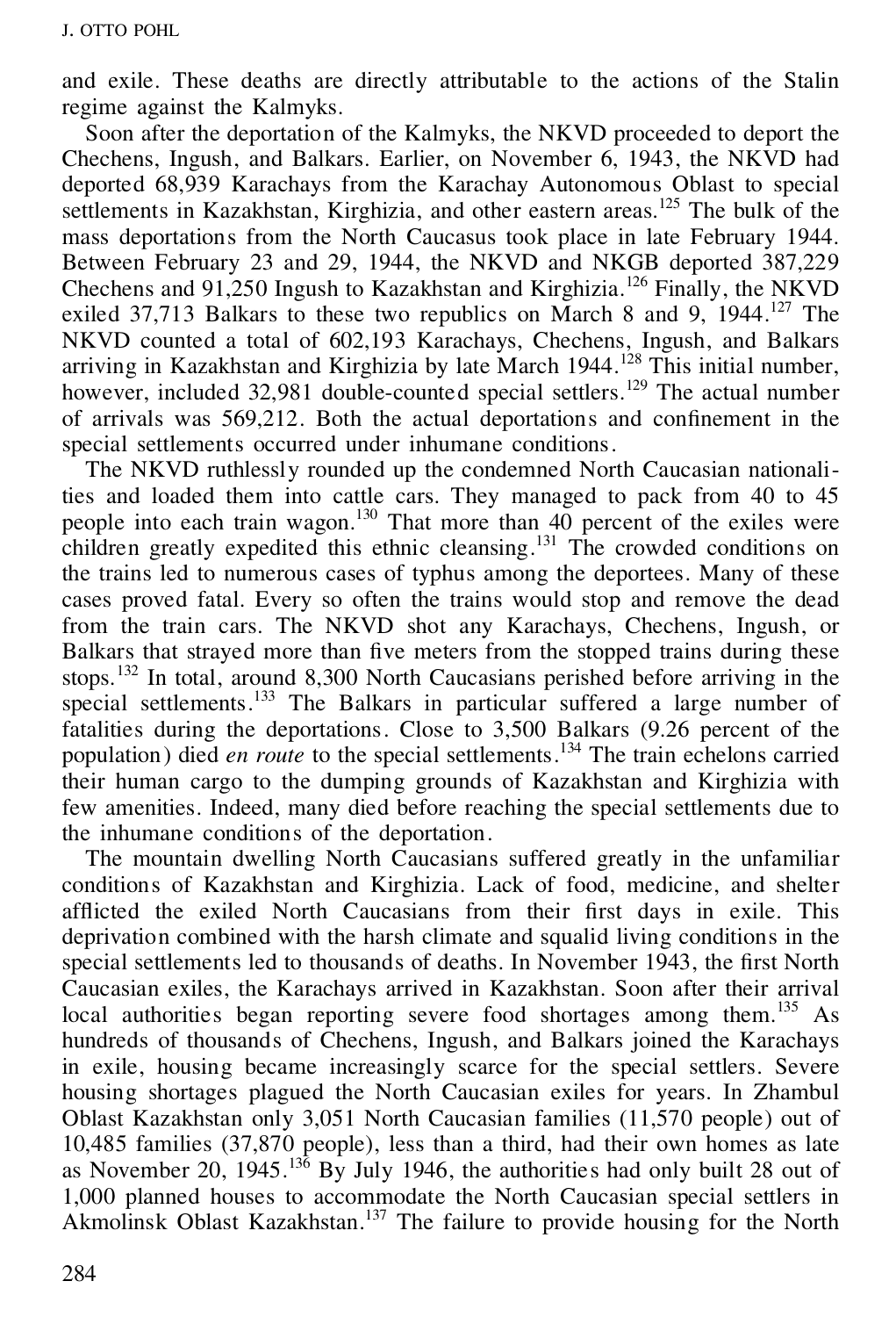| Year  | <b>Deaths</b> | <b>Births</b> |
|-------|---------------|---------------|
| 1945  | 44652         | 2230          |
| 1946  | 15634         | 4971          |
| 1947  | 10849         | 7204          |
| 1948  | 15182         | 10348         |
| 1949  | 10252         | 13831         |
| 1950  | 8834          | 14973         |
| Total | 104903        | 53557         |

| <b>Table 3.</b> Deaths and births of North Caucasian |  |
|------------------------------------------------------|--|
| special settlers, $1945-1950$                        |  |

Caucasians was even worse in Tadly-Kurgansk Oblast Kazakhstan. Here the authorities had only managed to complete  $2\overline{3}$  out of 1,400 planned houses for the North Caucasian special settlers.<sup>138</sup> The housing conditions for the North Caucasian exiles were not much better in Kirghizia. In September 1946, there were 31,000 exiled North Caucasian families in the republic, but only 4,973 of them had permanent housing. <sup>139</sup>As late as the fall of 1946, many North Caucasian special settlers in Kirghizia still lived in tents.<sup>140</sup> This means that they spent the winters of 1944 and 1945 with out any substantial shelter against the elements. The lack of housing led to overcrowded and unsanitary conditions for those lucky enough to have shelter. These squalid living conditions proved to be ideal breeding grounds for recurring typhus epidemics. The severe material deprivation of the North Caucasian special settlers in Kazakhstan and Kirghizia proved to be deadly. The lack of food, medicine, and housing led to tens of thousands of deaths from malnutrition, infectious diseases, and exposure.

The death toll resulting from Stalin's deportation of the Karachays, Chechens, Ingush, and Balkars was truly staggering. The lethal conditions of the special settlements decimated the exiled North Caucasian population within a year. During 1944 alone, the NKVD recorded 58,787 North Caucasian deaths in the special settlements.<sup>141</sup> By July 1948 this number had grown to  $144,704$ . Recorded deaths among the North Caucasians outnumbered recorded births in exile for every year from 1944 to 1949. In total, from 1944 through the end of 1950, the NKVD and MVD recorded 163,790 (28.7 percent of the population) deaths among the exiled North Caucasians in the special settlements (see Table  $3<sup>143</sup>$ ) The vast majority of these deaths were the direct result of the poor physical conditions deliberately inflicted upon them by the Stalin regime.

The Soviet deportation of non-Russian nationalities from areas recaptured from the Germans continued throughout 1944. On May 11, 1944, the Soviet Red Army completely reoccupied the Crimean peninsula. That same day Stalin issued GKO resolution No 5859ss ordering "All Tatars are to be exiled from the territory of the Crimea and settled permanently as special settlers in regions of the Uzbek SSR." <sup>144</sup> The NKVD and NKGB implemented this resolution on May 18, 1944. Between May 18 and 20, 1944, the NKVD and NKGB deported 183,155 Crimean Tatars to special settlements in Uzbekistan and eastern Rus-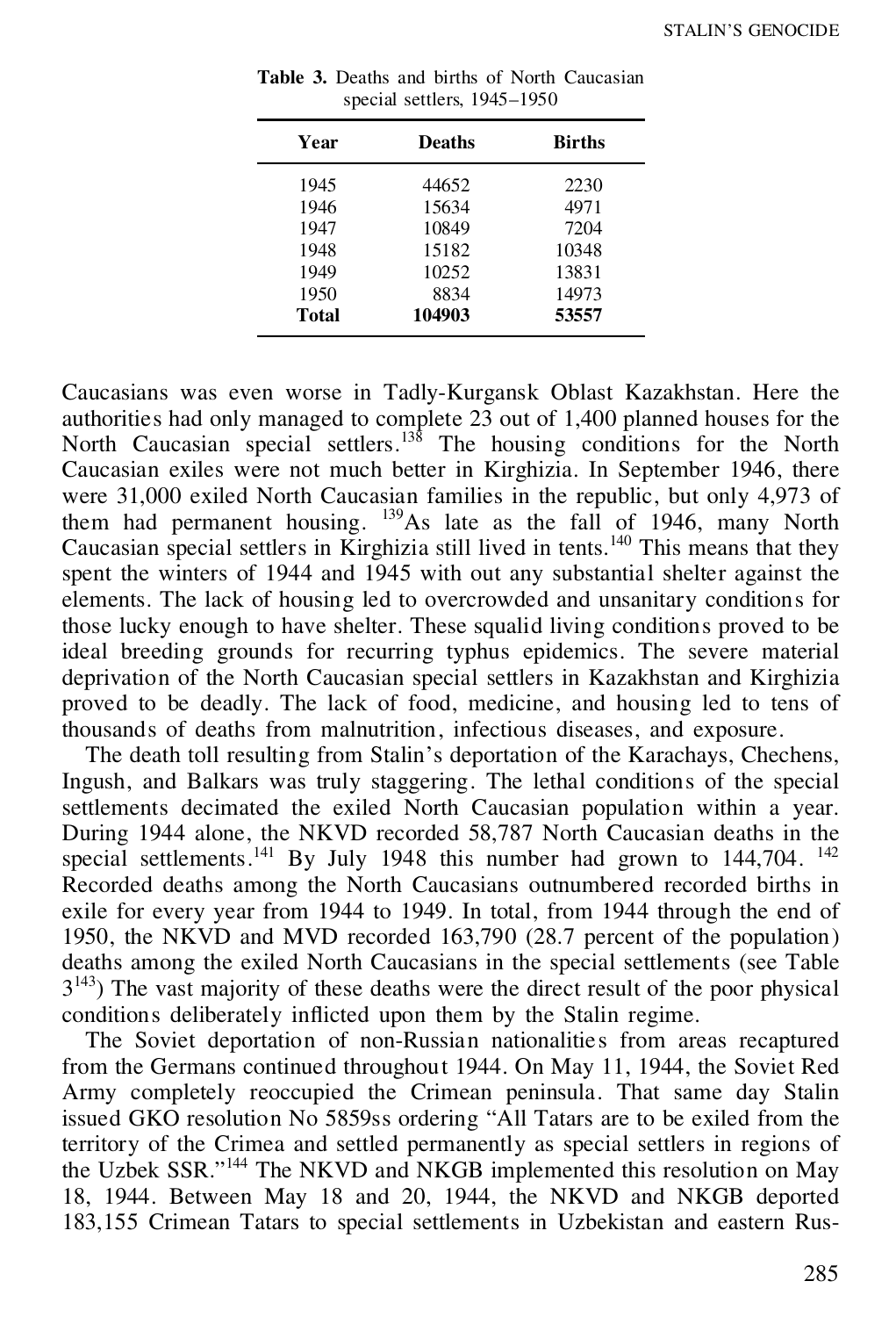| Year  | <b>Deaths</b> | <b>Births</b> |
|-------|---------------|---------------|
| 1945  | 15997         | 1099          |
| 1946  | 4997          | 961           |
| 1947  | 2937          | 1753          |
| 1948  | 3918          | 1753          |
| 1949  | 2120          | 3586          |
| 1950  | 2138          | 4671          |
| Total | 32107         | 13823         |

**Table 4.** Deaths and births of Crimeans in special settlements, 1945–1950

sia.<sup>145</sup> The Soviet government mobilized an additional 11,000 Crimean Tatars into labor battalions.<sup>146</sup> In total, the Stalin regime expelled 194,155 Crimean Tatars from their ancestral homeland in only three days. The uprooted Crimean Tatars suffered horribly from this forced exile.

A distinctly unhealthy climate met the Crimean Tatars in Uzbekistan. The sweltering heat, unclean water, and poor material conditions led to massive outbreaks of disease. Malaria, dysentery, intestinal infections, yellow fever, and typhus ravaged the exiles. Near the end of July 1944, epidemics of yellow fever and malaria hit the Crimean Tatar special settlers in Namagan, Samarkand, and Bukhara Oblasts, Uzbekistan.<sup>147</sup> The Crimean Tatars in the Urals also suffered from infectious diseases. In December of the same year typhus broke out among the Crimean Tatar special settlers in Gorky Oblast.<sup>148</sup> These epidemics claimed thousands of lives. By January 1, 1945, 13,592 Crimean Tatars had perished as a result of the deportations and exile.<sup>149</sup> The following year another 13,183 Crimean Tatar special settlers died.<sup>150</sup> The NKVD and MVD recorded a total of 44,887 deaths by July 1, 1948 among the Crimean Tatars, Greeks, Bulgarians, and Armenians deported from the Crimea to special settlements.<sup>151</sup> The vast majority of these deaths occurred amongst the Crimean Tatars. Rywkin estimates that 42,000 Crimean Tatars died between May 18, 1944 and January 1, 1949.<sup>152</sup> This massive loss of life due to the deportations (see Table  $4^{153}$ ) had a profound effect upon the collective psyche of the Crimean Tatars. Like the Armenians and Jews, who have striven to memorialize their respective genocides, remembering the *Surgun* (tragedy) is an important component of modern Crimean Tatar national consciousness.

The last complete ethnic cleansing in the Soviet Union during World War II occurred in November 1944. In preparation for a future war with Turkey, the Stalin regime sought to clear the Georgian-Turkish border of Muslim minorities. Stalin and Beria feared that the Meskhetian Turks, Kurds, and Khemshils would provide assistance to Turkish intelligence in the event of a war. To eliminate this possibility Stalin ordered the deportation of all Meskhetian Turks, Kurds, Khemshils, and other Muslims from the border regions of Georgia. Between November 15 and 26, 1944, the NKVD and NKGB deported 94,955 Turks, Kurds, Khemshils, and other Muslims in Georgia to special settlements in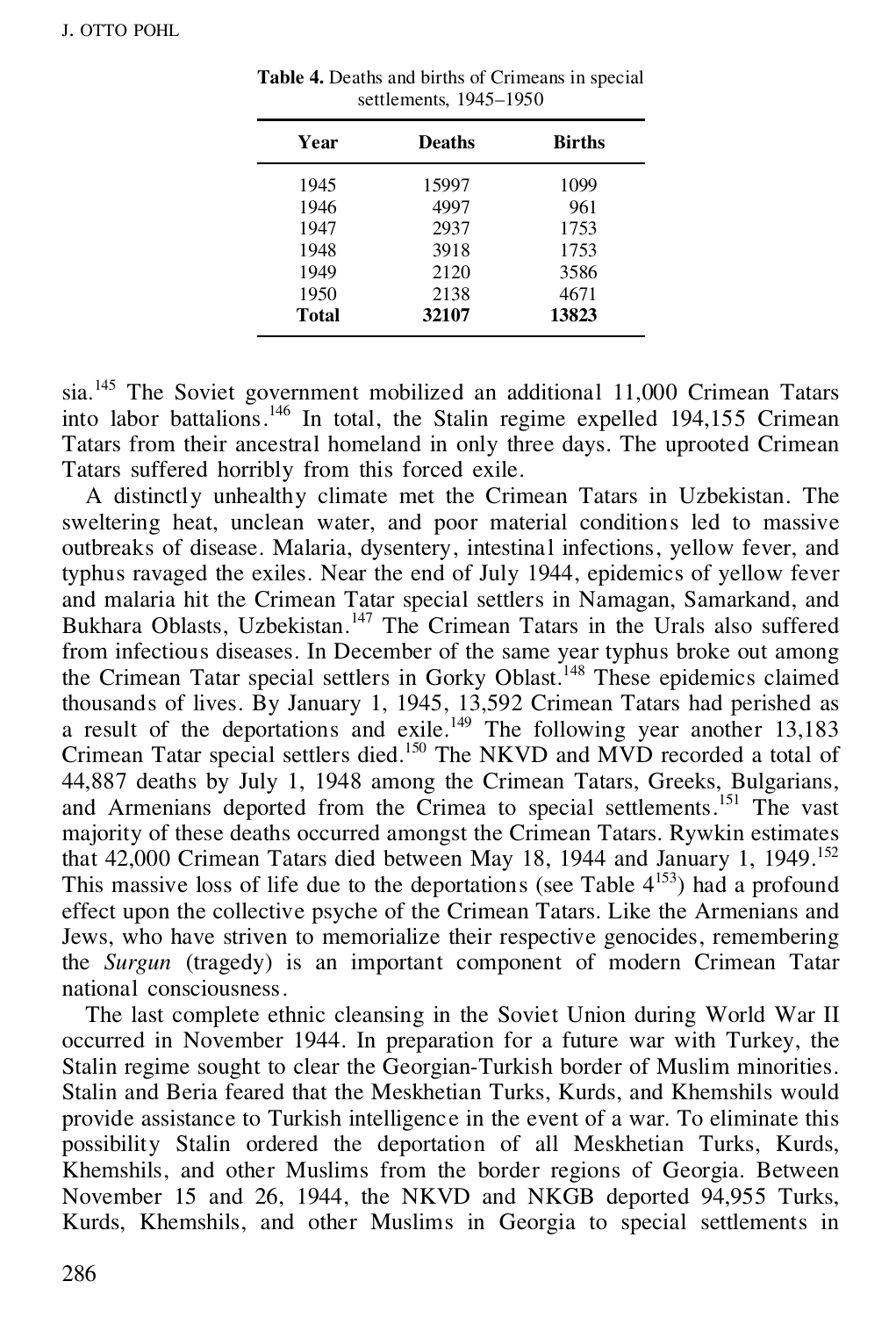| Year  | <b>Deaths</b> | <b>Births</b> |
|-------|---------------|---------------|
| 1945  | 6902          | 599           |
| 1946  | 4343          | 547           |
| 1947  | 2259          | 895           |
| 1948  | 2389          | 1220          |
| 1949  | 1655          | 1800          |
| 1950  | 1500          | 2322          |
| Total | 19047         | 7383          |

**Table 5.** Deaths and births of Turks, Kurds, and Khemshils in special settlements, 1945–1950

Kazakhstan, Uzbekistan, and Kirghizia.<sup>154</sup> Even today most of these people are unable to return to their homes in Georgia.

The Meskhetian Turks, Kurds, and Khemshils also suffered a massive loss of life due to the Stalin regime's deportations. During transit to Kazakhstan and Central Asia, the NKVD recorded 457 deaths among this contingent.<sup>155</sup> The actual number of deaths was probably much higher. Upon arrival in the special settlements, the Meskhetian Turks, Kurds, and Khemshils suffered from the same destitution that previous exiles endured. They lacked proper housing, food, and medicine. On January 15, 1945, the NKVD chief of Uzbekistan, Ba badzhanov reported to Beria that 8,000 (15 percent) of the deportees from Georgia in the republic lacked sufficient food, clothes, and shoes.<sup>156</sup> Compacted into overcrowded and unsanitary buildings for shelter, they suffered from repeated outbreaks of typhus and spotted fever. Disease, exposure, and malnutrition became the leading causes of death among the Muslims from Georgia. From 1945 through 1950, the NKVD–MVD recorded 19,047 deaths among the Meskhetian Turks, Kurds, and Khemshils in special settlements (see Table  $5^{157}$ ). More than one in five of the exiled Georgian Muslims perished in special settlements.

During and after their physical exile, Stalin regime sought to forcibly assimilate the surviving remnants of the "Repressed Peoples." The Stalin regime tore these nationalities from their traditional homelands, dispersed them among alien peoples, and outlawed their languages and cultures. The policy of forcibly assimilating these exiled peoples evolved throughout he late 1930s and early 1940s. Initially, the Stalin regime allowed the Soviet Koreans to maintain some of the cultural rights they exercised before the deportation. The Soviet govern ment set up a few Korean language schools in Kazakhstan and Uzbekistan for the exiles during 1937 and 1938.<sup>158</sup> In 1939, however, the Soviet government changed the language of instruction in these schools to Russian.<sup>159</sup> From 1939 to 1945, Korean was only taught as a second language and after 1945, Soviet schools did not offer Korean language classes at all until 1988.<sup>160</sup> Following the deportations, the only Korean language publication in the USSR was *Lenin Kichi* (Lenin's banner). The Soviet government founded this paper in Alma Ata Kazakhstan on May 15, 1938.<sup>161</sup> All other Korean language periodicals were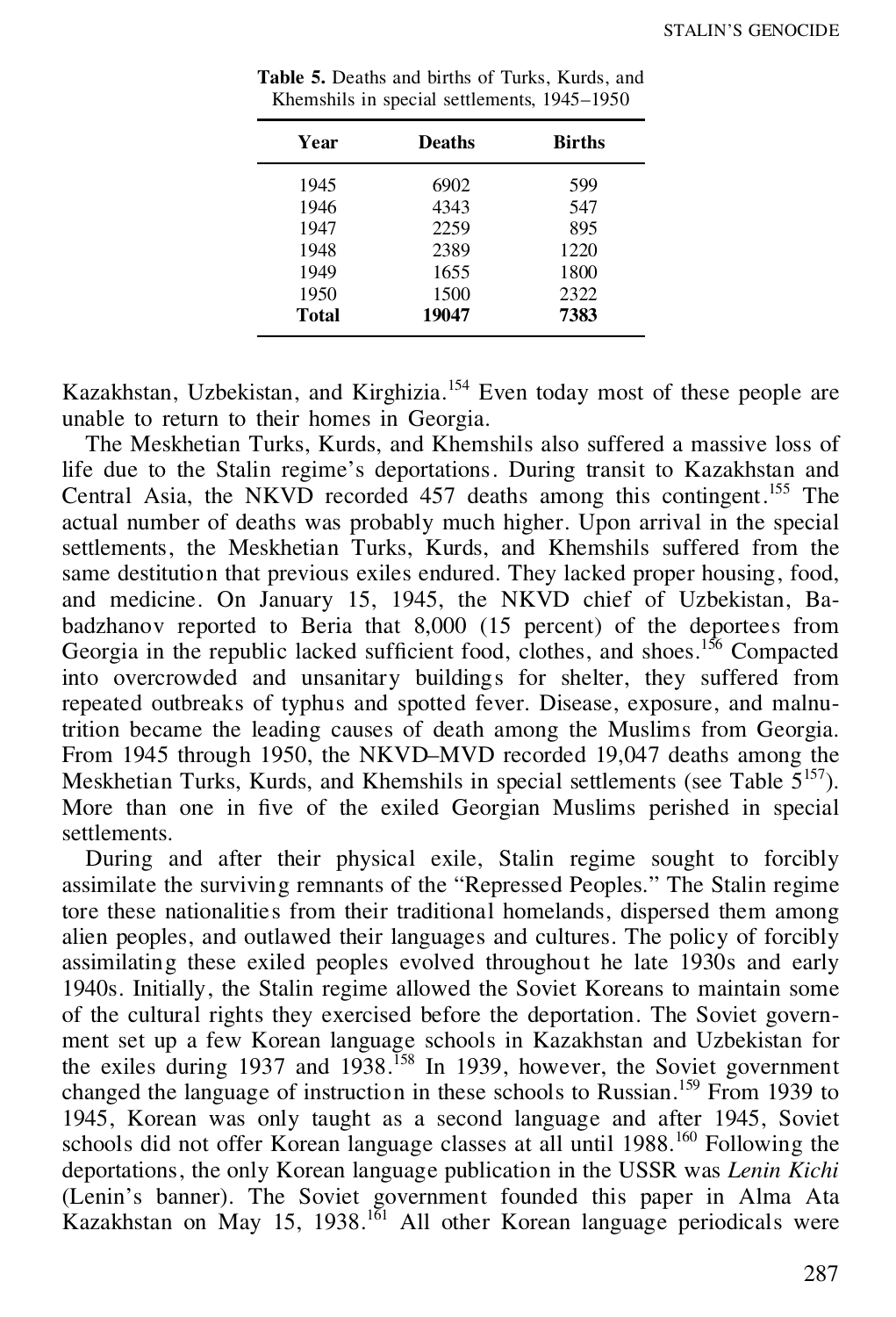abolished with the deportation along with other Korean cultural institutions. *Lenin Kichi* published little in regard to Korean culture. Instead it was devoted primarily to printing Communist Party and Soviet government documents in Korean translation. By 1939, the once thriving Korean literature of the USSR had been reduced to a single newspaper.

The Stalin regime did not allow later deportees even the minimal cultural concessions granted to the exiled Koreans. The Soviet government eliminated all education and publications in the native languages of the Germans, Karachays, Chechens, Ingush, Balkars, Crimean Tatars, Greeks, Meskhetian Turks, and Kurds from the time of their deportation until after their release from the special settlements. Linguistic Russification of the exiles was official Soviet policy. On June 20, 1944, the SNK passed resolution 13287rs mandating that all Chechen, Ingush, Karachay, Balkar, and Crimean Tatar children receive their primary education in Russian.<sup>162</sup> The children of the North Caucasian and Crimean Tatar special settlers could attend middle and higher education in Kazakh, Uzbek, or Kirghiz as well as Russian, but not in their native languages. The Soviet leadership sought to eliminate the language and culture of the exiled peoples and dissolve them into the larger Russian, Kazakh and Central Asian nationalities.

The success of Soviet efforts to eliminate the languages of the deported peoples varied from group to group. Those ethnic groups which were descended from immigrants to the Russian Empire underwent the most assimilation in exile. The Koreans, Germans, and Greeks underwent considerable linguistic assimilation into Russian as a result of the deportations. In 1926, 98.9 percent of Koreans, 94.9 percent of Germans, and 72.7 percent of Greeks in the USSR spoke their titular language as their native tongue.<sup>163</sup> After being released from special settlements these percentages were significantly smaller. In 1959, 79.3 percent of Soviet Koreans, 75 percent of Soviet Germans, and only 41.5 percent of Soviet Greeks spoke their titular language as their native language.<sup>164</sup> This assimilation continued unabated throughout the 1960s, 1970s, and 1980s. By 1989, the majority of Soviet Koreans, Germans, and Greeks all spoke Russian as their native language rather than their ancestral tongues. In contrast those nationalities that were indigenous to the areas of the Soviet Union they inhabited proved largely resistant to linguistic Russification. Part of this difference can be explained by the restoration of the national-territories of the North Caucasians and Kalmyks while the Germans, Koreans, and Greeks permanently lost their small national autonomous units. In 1926, 99.3 percent of Kalmyks spoke Kalmyk as their native language.<sup>165</sup> Despite Stalin's attempt to eliminate Kalmyk culture, 91 percent still spoke Kalmyk as a native language in 1959. The Chechens and Ingush maintained their native language to an even greater extent. In 1926, 99.7 percent of Chechens and Ingush spoke their titular language as their native tongue.<sup>166</sup> In 1959, this percentage had only declined to 98.7 percent.<sup>167</sup> The restoration of their national autonomies allowed the Kalmyks and Chechens and Ingush to maintain their languages much better than the Koreans, Germans, and Greeks. In 1979, 91.3 percent of Kalmyks, 98.4 percent of Chechens and Ingush, 55.4 percent of Koreans, 57 percent of Germans, and only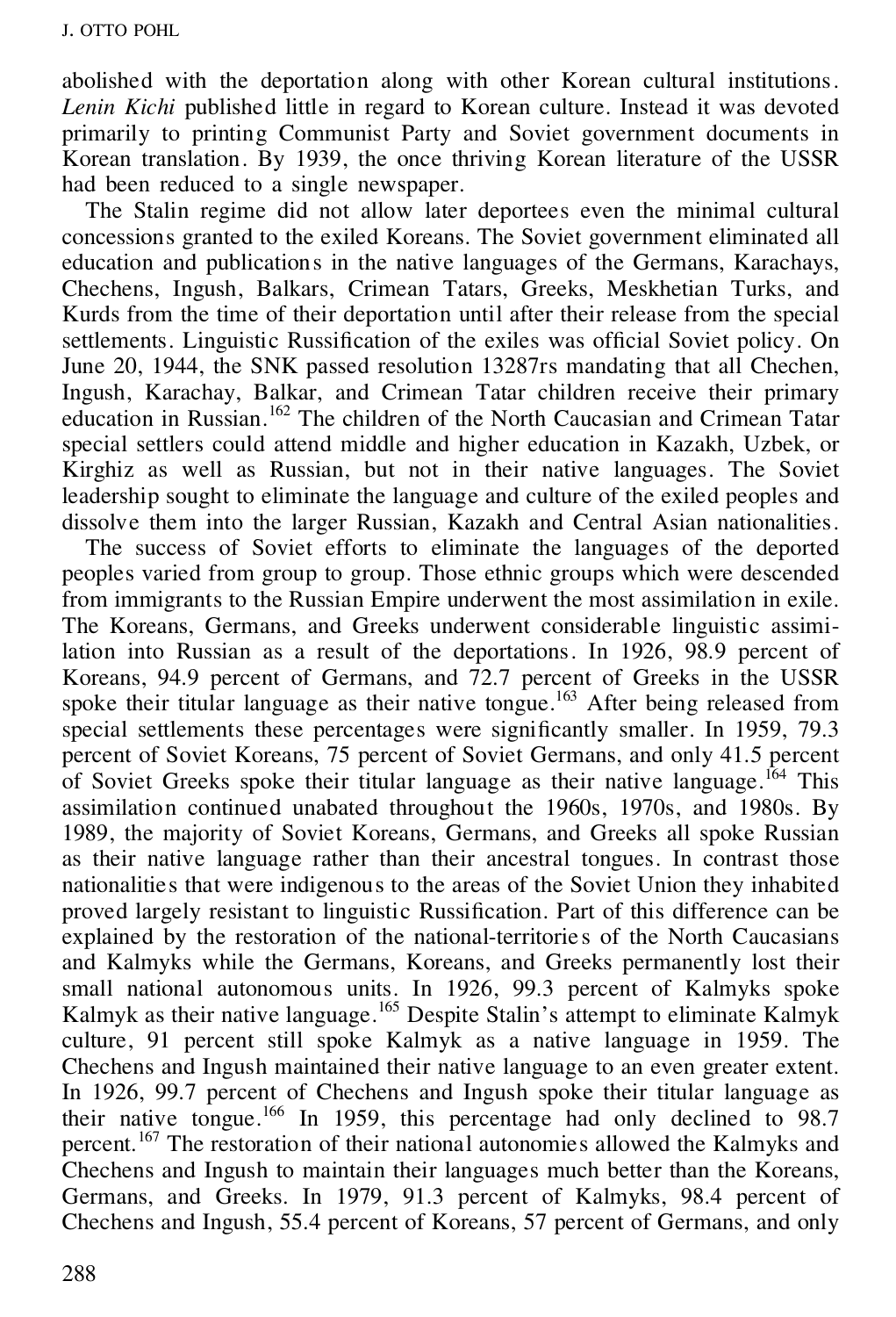| <b>Nationality</b>         | 1926 | 1959 | 1979 |
|----------------------------|------|------|------|
| Koreans                    | 98.9 | 79.3 | 55.4 |
| <b>Germans</b>             | 94.9 | 75.0 | 57.7 |
| <b>Kalmyks</b>             | 99.3 | 91.0 | 91.3 |
| <b>Chechens and Ingush</b> | 99.7 | 98.7 | 98.4 |
| <b>Greeks</b>              | 72.7 | 41.5 | 38.0 |

**Table 6.** Titular language as native language for "Repressed Peoples" (in percent)

38 percent of Greeks spoke their titular languages as their native language<sup>168</sup> (see Table 6). Today, assimilation into Russian culture by the Germans and Greeks is so far advanced that reviving them as viable national minorities in the former Soviet Union appears impossible . Hundreds of thousands of ethnic Germans and Greeks from the former Soviet Union see no future in Russia and other successor states and have emigrated to the lands of their ancestors. Over half the ethnic Germans in the former Soviet Union have emigrated to Germany since 1991. Likewise over a quarter of the self-identified Greeks in the former Soviet Union have emigrated to Greece. The remaining German and Greek populations in the former Soviet Union will undoubtedly continue to dwindle from the combined forces of assimilation and emigration. In several generations their numbers in the former USSR will be negligible.

The Soviet archival records clearly show that the Stalin regime targeted the "Repressed People" for destruction on the basis of their ethnicity. The deport ation of whole nationalitie s to areas with deadly living conditions clearly meets the UN definition of genocide. Despite the clear evidence that the Stalin regime committed genocide, there is a strong revisionist movement among scholars in the USA to absolve Stalin and his henchmen of this particular crime. This revisionist school seeks to portray all of Stalin's repression as arbitrary rather than targeted against specific ethnic groups. These revisionists claim that mass murder motivated by ethnicity is worse than other cases of mass murder. They then seek to absolve Stalin of ethnically motivated murder in order portray Hitler's crimes against European Jews as uniquely evil. The most famous and extreme of these revisionists is Deborah Lipstadt. A professor of religion at Emory University, Dr. Lipstadt dismisses the thousands of pages of Soviet archival documents showing that many of Stalin's deportations were based solely upon ethnicity. Instead she claims, "Whereas Stalin's terror was arbitrary, Hitler's was targeted at a particular group." <sup>169</sup> She denies that Stalin targeted the Soviet Koreans, Germans, Karachays, Kalmyks, Chechens, Ingush, Balkars, Crimean Tatars, Pontic Greeks, Meskhetian Turks, and Kurds for repression on the basis of their ethnic identity. She expects her readers to believe that close to 100 percent of the population of 11 recognized nationalities ended up in internal exile by a purely random process of repression which did not consider ethnicity. She offers no counter-argument to the massive documentary evidence that these ethnic groups were targeted for deportation on the basis of their nationality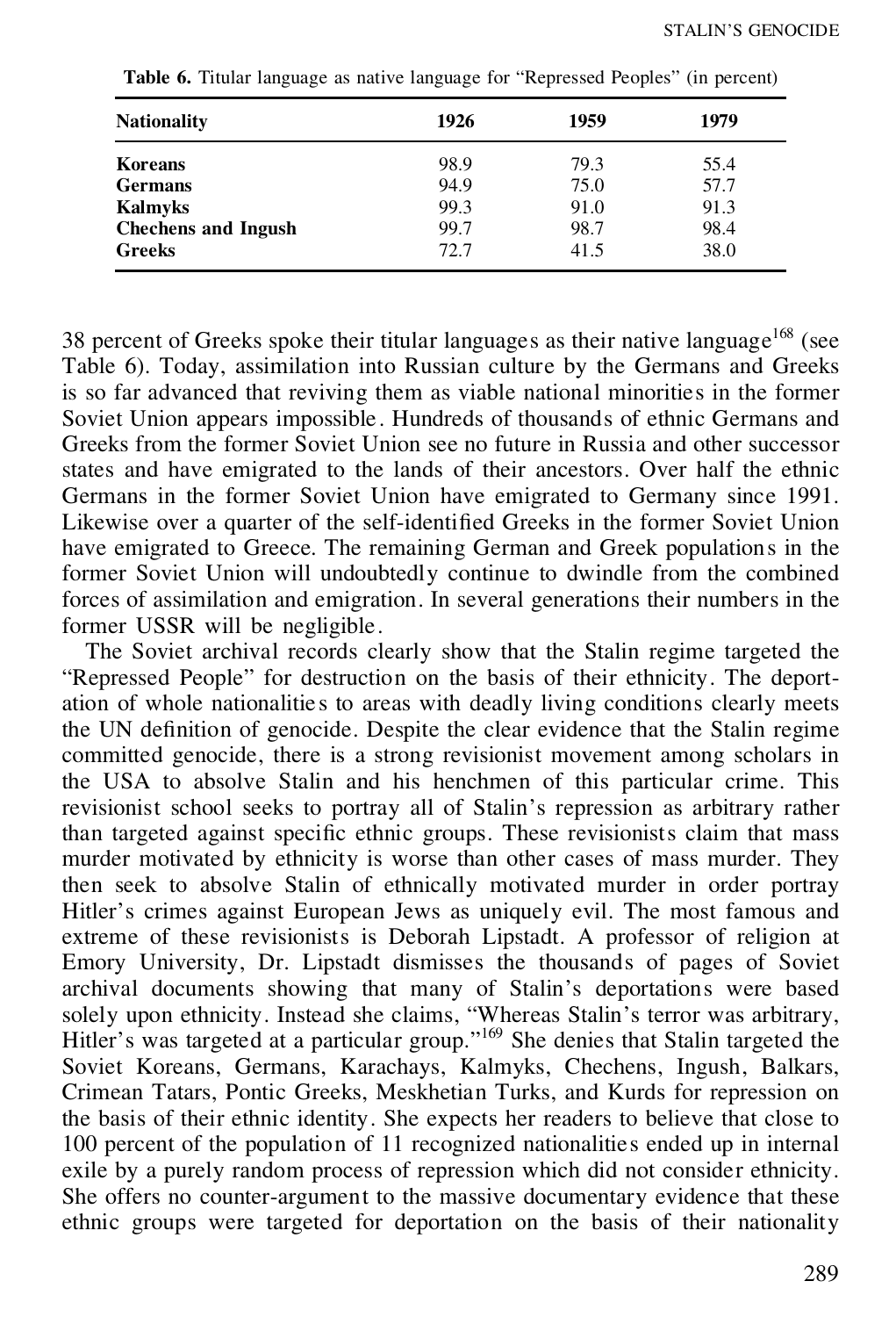rather than at random. Instead she merely asserts, "In contrast no citizen of the Soviet Union assumed that deportation and death were inevitable consequences of his or her ethnic origins."<sup>170</sup> The release of thousands of pages of archival material on Stalin's deportations clearly refutes Lipstadt's ideologically driven denial of this genocide. Under the UN Treaty on the Prevention and Punishment of Genocide, the Soviet government committed this crime no less than 11 times between 1937 and 1953. Even the Russian government has admitted this now proven historical fact.

## **Notes and References**

- 1. N. F. Bugai, ed., *Iosif Stalinu—Lavrentiiu Berii: "Ikh nado deportirovat"': dokumenty, fakty, kommentarii* (hereafter *Ikh nado deportirovat'*) (Moscow: Durzhba narodov, 1992), Doc. No 48, pp 264–265*.*
- 2. Ibid.
- 3. Ibid.
- 4. Alec Nove, "Victims of Stalinism: how many?," in J. Arch Getty and Roberta T. Manning, eds, *Stalinist Terror: New Perspectives* (Cambridge University Press, 1993), p 265.
- 5. Document reproduced in Svetlana Alieva, ed., *Tak eto bylo: Natsional'nye repressi v SSSR, 1919–1952 gody*, Vol III (Moscow: Russian International Cultural Fund, 1993), p 257.
- 6. Document reproduced in Alieva, *Tak eto bylo*, Vol III, pp 263–265.
- 7. Ibid.
- 8. Raphael Lemkin, *Axis Rule in Occupied Europe*: *Laws of Occupation, Analysis of Government, Proposals for Redress* (Washington, DC: Carnegie Endowment for International Peace, 1944), p 82.
- 9. Ward Churchill, *A Little Matter of Genocide: Holocaust and Denial in the Americas 1492 to the Present* (San Fransisco, CA: City Lights Books, 1997), pp 409–413.
- 10. *Yearbook of the United Nations* (New York: United Nations, 1948–1949), p 959.
- 11. Leo Kuper, *Genocide* (New Haven, CT: Yale University Press, 1981), p 10.
- 12. Frank Chalk and Kurt Jonassohn, *The History and Sociology of Genocide: Analyses and Case Studies* (New Haven, CT: Yale University Press, 1990), p 23.
- 13. Gerard Prunier, *The Rwanda Crisis: History of a Genocide* (New York: Columbia Univeristy Press, 1995), p 238.
- 14. Alain Destexhe, *Rwanda and Genocide in the Twentieth Century* (New York: New York University Press, 1995), p 4.
- 15. Destexhe, p 21.
- 16. Ibid.
- 17. Ibid.
- 18. Steven Katz, *The Holocaust in Historical Context* (New York: Oxford University Press, 1992, 1999).
- 19. Op cit.
- 20. John B Dunlop, *Russia Confronts Chechnya: Roots of a Separatist Conict* (Cambridge University Press, 1998), p 65.
- 21. Cited in Mubeyyin Batu Altan, "The Arabat tragedy: another page from the Surgun,"  $\lt$ http:// www.euronet.nl/users/sota/arabat.htm .
- 22. Ibid.
- 23. Ibid.
- 24. Ibid.
- 25. Ibid.
- 26. Ibid.
- 27. Bugai, *Ikh nado deportirovat'*, Doc. No 3, pp 37–38.
- 28. Bugai, *Ikh nado deportirovat'*, Doc. No 9, pp 41–43.
- 29. Document reproduced in Alieva, *Tak eto bylo*, Vol I, pp 258–259.
- 30. Ibid.
- 31. Documents reproduced in Alieva, *Tak eto bylo*, Vol II, pp 87, 266.
- 32. Document reproduced in Alieva, *Tak eto bylo*, Vol III, pp 62–65.
- 33. Ibid.
- 34. Document reproduced in A. Andreevich and Ch. Georgievna, eds, *Istoriia rossiskikh nemtsev v dokumentakh 1763–1992* (Moscow: International Institute for Humanitarian Programs, 1993), p 167.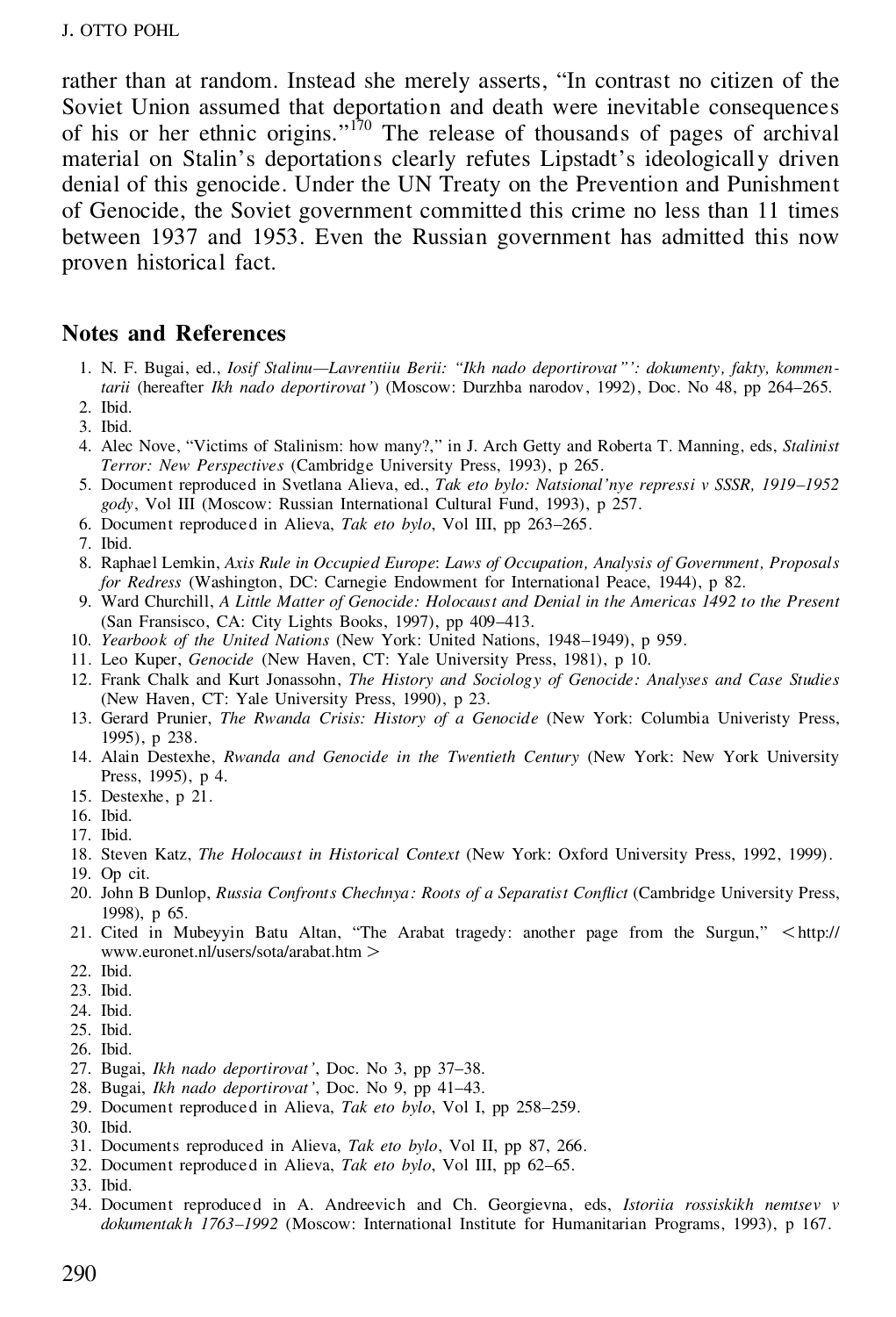- 35. Document reproduced in A. Andreevich and Ch. Georgievna, eds, *Istoriia rossiskikh nemtsev v dokumentakh 1763–1992*, p 168.
- 36. N. F. Bugai, *L. Beria—I. Stalinu: " Soglasno vashemu ukazaniiu …"* (hereafter *Soglasno*) (Moscow: "AIRO XX", 1995), p 48.
- 37. Bugai, *Soglasno*, pp 62, p 64.
- 38. Bugai, *Ikh nado deportirovat'*, Doc. No 8, p 89.
- 39. Bugai, *Ikh nado deportirovat'*, p 94.
- 40. Bugai, *Soglasno*, p 75.
- 41. Bugai, *Soglasno*, pp 113–114.
- 42. Bugai, *Soglasno*, p 78.
- 43. Document reproduced in Alieva, *Tak eto bylo*, Vol I, p 148.
- 44. Bugai, *Soglasno*, p 39.
- 45. Bugai, *Soglasno*, p 62.
- 46. Ibid.
- 47. Bugai, *Soglasno*, p 77.
- 48. Bugai, *Soglasno*, p 78.
- 49. Brian Glyn Williams, *A Homeland Lost: Migration, the Diaspora Experience and the Forging of Crimean National Identity*, PhD dissertation, University of Wisconsin-Madison, 1999, p 589.
- 50. Bugai, *Ikh nado deportirovat'*, Doc. No 31, pp 250–251.
- 51. V. N. Zemskov, "Spetsposelentsy (po dokumentatsii NKVD-MVD SSSR)," *Sotsiologichskie issle dovaniia*, No 11, 1990, pp 15–16.
- 52. Bugai, *Ikh nado deportirovat'*, Doc. No 10, pp 43–47.
- 53. Bugai, *Ikh nado deportirovat'*, Doc. No 20, pp 165–169.
- 54. Nikolai Bougai, *The Deportation of the Peoples of the Soviet Union* (Commack, NY: Nova Science Publishers, Inc., 1996), p 60.
- 55. Bougai, p 141.
- 56. V. N. Zemskov, "Kulatskaia ssylka v 30-e gody", *Sotsiologichskie issledovaniia*, No 10, 1991, p 3.
- 57. Zemskov, "Spetsposelentsy," Table No 2, p 6.
- 58. Zemskov, "Kulatskaia," p 6.
- 59. Nicolas Werth, "A state against its people: violence, repression, and terror in the Soviet Union," in Stephane Courtois, ed., *The Black Book of Communism: Crimes, Terror, Repression*, trans. Jonathan Murphy and Mark Kramer (Cambridge, MA: Harvard University Press, 1999), p 153.
- 60. Zemskov, "Kulatskaia," p 11.
- 61. Zemskov, "Spetsposelentsy," Table No 2, p 6.
- 62. Zemskov, "Kulatskaia," p 10.
- 63. Zemskov, "Spetsposelentsy," Table No 2, p 6.
- 64. Zemskov, "Kulatskaia," p 10.
- 65. Zemskov, "Spetsposelentsy," Table No 2, p 6.
- 66. Zemskov, "Kulatskaia," Tables 1 and 2, p 5.
- 67. Bugai, *Soglasno*, Tables 7–9, pp 246–248.
- 68. N. F. Bugai, "Vyselenie sovetskikh koreitsev s dal'nevo vostoka," *Voprosy istorii*, No 5, 1994, p 142. 69. Ibid.
- 70. Bugai, "Vyselenie sovetskikh koreitsev s dal'nevo vostoka," p 141.
- 71. N. F. Bugai, "O vyselenii koreitsev iz dal'nevostochnov o kray,' *Otechestvennaia istoriia*, No 6, 1992, Doc. No 2, pp 142–143.
- 72. Bugai, "Vyselenie sovetskikh koreitsev s dal'nevo vostoka," pp 143–144.
- 73. Bugai, "Vyselenie sovetskikih koreitsev s dal'nevo vostoka," p 144.
- 74. Ibid.
- 75. Ibid.
- 76. Ibid.
- 77. Bougai, *The Deportation of the Peoples in the Soviet Union*, p 32.
- 78. Bougai, *The Deportation of the Peoples in the Soviet Union*, p 34.
- 79. Bugai, "O vyselenii koreitsev iz dal'nevostochno kray, " Doc. No 43, pp 166–167.
- 80. Ibid.
- 81. For example see the letter from Pak Ezhi to Molotov in Bugai, "O vyselenii koreitsev iz dal'nevostochno kray," Doc. No 32, pp 159–160.
- 82. For examples see Bugai, "O vyselenii koreitsev iz dal'nevostochno kray," Doc. No 14, p 148 and Doc. No 17, pp 148–149.
- 83. Michael Rywkin, *Moscow's Lost Empire* (Armonk, NY: M. E. Sharpe, 1994), Table No 8, p 67.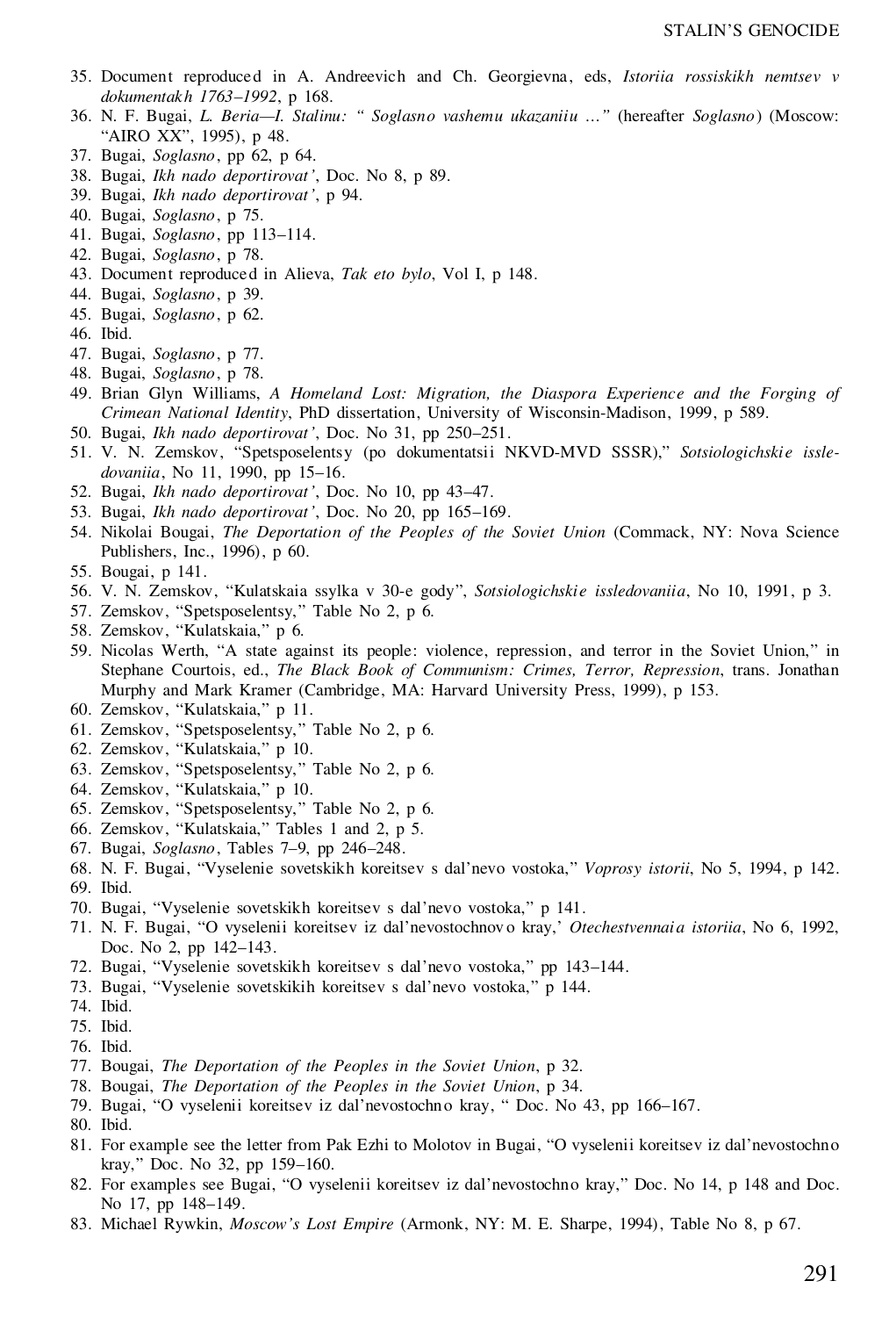## J. OTTO POHL

- 84. N. F. Bugai, "K voprosu o deportatsii narodov SSSR v 30–40 kh godakh, " *Istoriia SSSR*, No 6, 1989, p 123.
- 85. Bugai, *Soglasno*, p 28.
- 86. Bugai, *Ikh nado deportirovat'*, Doc. No 9, pp 41–43.
- 87. Document reproduced in Andreevich and Georgievna, *Istoriia rossiiskhikh nemstev*, pp 159–160.
- 88. Bugai, *Ikh nado deportirovat'*, Doc. No 6, pp 39–40 and Doc. No 44, p 75.
- 89. Bugai, *Ikh nado deportirovat'*, Doc. No 45, pp 75–76.
- 90. E-mail from Samuel Sinner, November 4, 1999.
- 91. Konstantin Isakov, "1941-Other Germans," *New Times*, No 17, 1990, p 39.
- 92. Ibid.
- 93. V. N. Zemskov, "Gulag (Istoriko-sotsiologicheski i aspekt)," *Sotsiologichskie Issledovaniia*, No 7, 1991, p 4.
- 94. Document reproduced in Andreevich and Georgievna, *Istoriia rossikikh nemtsev*, pp 168–169.
- 95. Document reproduced in Andreevich and Georgievna, *Istoriia rossikikh nemtsev*, p 170.
- 96. Document reproduced in Andreevich and Georgievna, *Istoriia rossikikh nemtsev*, pp 172–173.
- 97. Fleischauer and B. Pinkus, *The Soviet Germans: Past and Present* (New York: St. Martins, Press, 1986), p 118; and Bugai, *Soglasno*, p 39*.*
- 98. Alfred Eisfeld and Victor Herdt, eds, *Deportation, Sondersiedlung , Arbeitsarmee: Deutsche in der Sowjetunion 1941 bis 1956* (Cologne: Verlag Wissenschaft und Politik, 1996), Doc. No 204, p 250. 99. Ibid.
- 100. Bugai, *Soglasno*, p 35.
- 101. Eisfeld and Herdt, Doc. No 186, p 217.
- 102. Ibid.
- 103. Ibid.
- 104. Ibid.
- 105. Ibid.
- 106. E-mail from Samuel Sinner, November 4, 1999.
- 107. N. F. Bugai, "40–50-e gody: Posledstviia deportatsii narodov, " *Istoriia SSSR*, No 1, 1992, Doc. No 30, pp 138–140. Although this total of births is cited in the original document, the sum of the column is 85, 763, a difference of 7, 000.
- 108. Document reproduced in Alieva, *Tak eto bylo*, Vol II, p 39.
- 109. Bugai, *Ikh nado deportirovat'*, Doc. 2, p 85 and Doc. 6, pp 87–88.
- 110. Document reproduced in N. F. Bugai, "Deportatsiia: Beriia dokladyvae t Stalinu," *Kommunist*, No 3, 1991, p 111.
- 111. Zemskov, "Spetsposelntsy,' p 8.
- 112. Bugai, *Ikh nado deportirovat*', p 94 and *Soglasno*, p 75.
- 113. Bugai, *Ikh nado deportirovat'*, Doc. No 14, p 93.
- 114. Ibid.
- 115. Bougai, *The Deportation of Peoples in the Soviet Union*, p 64.
- 116. Rywkin, Table No 8, p 67.
- 117. Bugai, *Ikh nado deportirovat'*, Doc. No 12, p 92.
- 118. Ibid.
- 119. Bugai, *Ikh nado deportirovat'*, Doc. No 11, p 91.
- 120. Bugai, *Ikh nado deportirovat'*, Doc. No 14, p 93.
- 121. Bugai, *Ikh nado deportirovat'*, Doc. No 14, pp 92–93.
- 122. Bugai, *Ikh nado deportirovat'*, Doc. No 48, pp 264–265 and Bugai, "40–50-e gody Posledstviia deportatsii narodov," Doc. No 30, pp 138–140.
- 123. Alieva, *Tak eto bylo*, Vol II, p 67.
- 124. Bugai, "40–50-e gody Posledstviia deportasii narodov," Doc. No 30, pp 138–140.
- 125. Bugai, "Pogruzheny v eshelony iotpravleny k mestam poselenii, " *Istoriia SSSR*, No 1, 1991, Doc. No 4, p 145.
- 126. Bugai, "Pogruzheny, " Doc. No 11, p 142.
- 127. Bugai, *Ikh nado deportirovat'*, Doc. No 26 and fn 1, p 112.
- 128. Bugai, *Ikh nado deportirovat'*, Doc. No 35, pp 117–118.
- 129. Zemskov, "Spetsposlentsy, " p 8.
- 130. Bugai, *Ikh nado deportirovat'*, Doc. No 31, pp 114–115.
- 131. Ibid.
- 132. Bugai, *Ikh nado deportrovat'*, Doc. No 16, p 107.
- 133. Rywkin, Table No 8, p 67.
- 134. Ibid.